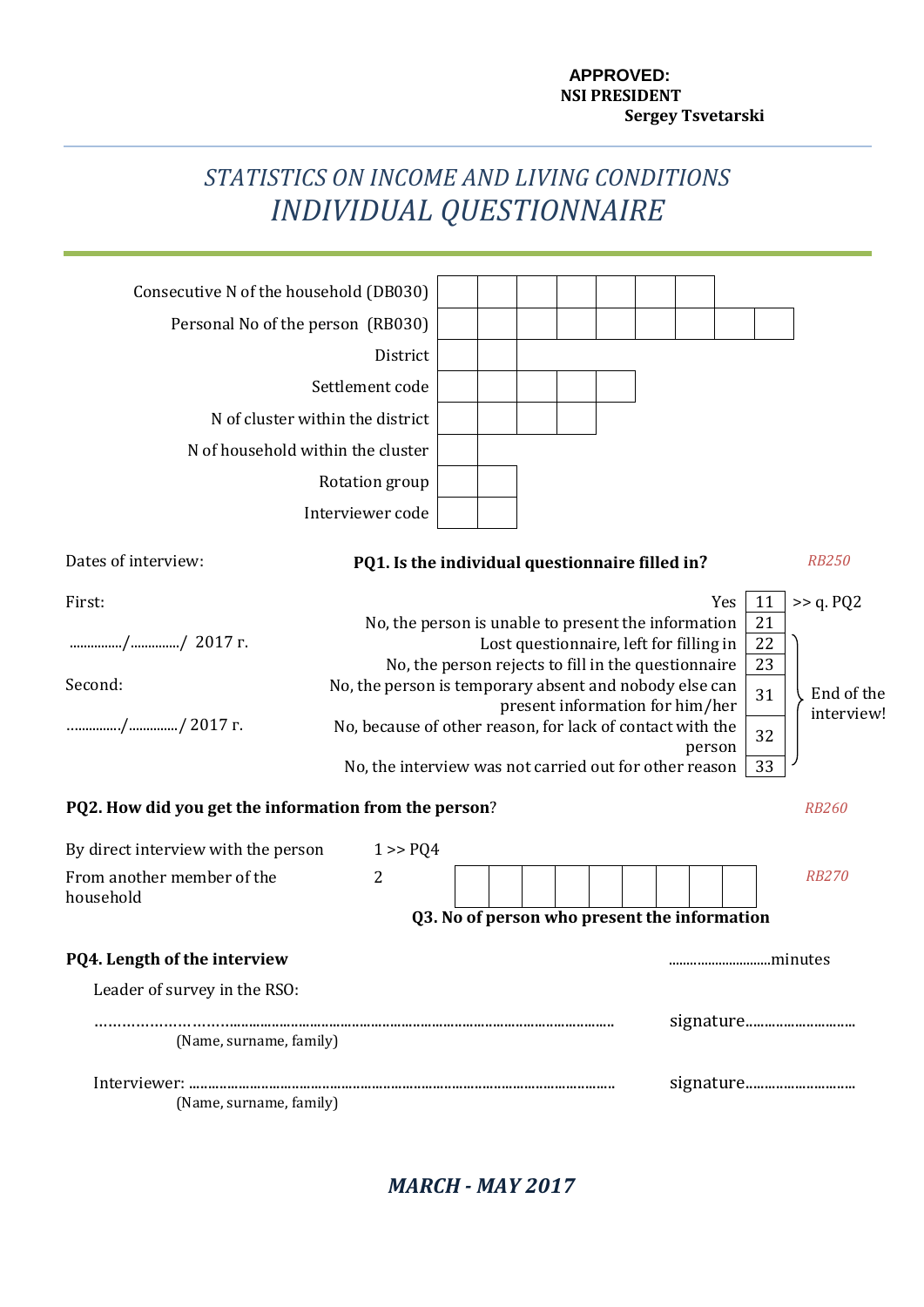| P1. During the last week, did you do any paid work (in cash or in kind) for at least one hour?                            |                |            | <i>PL035</i> |
|---------------------------------------------------------------------------------------------------------------------------|----------------|------------|--------------|
| Answer "Yes" is filled in also for persons who have a paid job (or business) from which they are temporary absent (due to |                |            |              |
| illness, maternity leave, bad weather or other reason) and to which they will return after some time.                     |                |            |              |
| Yes                                                                                                                       |                |            |              |
| N <sub>0</sub>                                                                                                            |                |            |              |
| P2. Considering your everyday activities, do consider yourself mainly as?                                                 |                |            | PL031        |
| Employee working full-time                                                                                                | $\mathbf{1}$   | $>>q$ . P8 |              |
| Employee working part-time                                                                                                | 2              | $>>q$ . P8 |              |
| Self-employed working full-time, incl. family worker                                                                      | 3              | $>>q$ . P8 |              |
| Self-employed working part-time, incl. family worker                                                                      | $\overline{4}$ | $>>q$ . P8 |              |
| Unemployed                                                                                                                | 5              |            |              |
| Pupil, student, further training, unpaid work experience                                                                  | 6              |            |              |
| Retire or given up business                                                                                               | 7              |            |              |
| Incapable to work due to disability                                                                                       | 8              |            |              |
| <b>Fulfilling domestic tasks</b>                                                                                          | 9              |            |              |
| Other inactive person                                                                                                     | 10             |            |              |

#### **P3. Did you do anything to find a job during last 4 weeks?** *PL020*

| Yes |            |
|-----|------------|
| Nο  | $>>q$ . P5 |

#### **P4. For each of the listed alternatives answer "Yes" or "No" depending on whether you have used it during the last 4 weeks:** Yes No

| WHELIET YOU HAVE USEN IT UNITILE THE TAST T WEEKS.                                  | 1 C.S | 19 U |
|-------------------------------------------------------------------------------------|-------|------|
| P4.1. Contacted a public or private employment agency                               |       |      |
| P4.2. Applied directly to employers                                                 |       |      |
| P4.3. Asked friends, relatives, unions, etc.                                        |       |      |
| P4.4. Through advertisements in newspapers, journals or Internet                    |       |      |
| P4.5. Looked for land, premises or equipment necessary to start own business        |       |      |
| P4.6. Applied for permit, patent, license, or credit in order to start own business |       |      |
| P4.7. Other                                                                         |       |      |

Interviewer! After answering this question go to q. P6

# **P5. Which is the MAIN reason you are not looking for a job?**

| Already found a job and will start in the forthcoming months   |    |
|----------------------------------------------------------------|----|
| Expecting to start a job after forced unpaid leave             | 2  |
| Expecting a proposal for a job from a public employment agency | 3  |
| Expecting a result from a competition for a job                | 4  |
| Expecting the active season to start                           | 5  |
| Illness/disability                                             | 6  |
| <b>Family obligations</b>                                      | 7  |
| Student (incl. qualification courses)                          | 8  |
| Pensioner                                                      | 9  |
| Do not believe that I will find a job                          | 10 |
| Expecting proposal for a job from abroad                       | 11 |

#### **P6. In case you find a suitable job (or were able to start own business), would you be able to start work immediately, within 2 weeks?** *PL025*

|                              | Yes<br>No | n |             |       |
|------------------------------|-----------|---|-------------|-------|
| P7. Have you ever had a job? |           |   |             | PL015 |
|                              | Yes       |   |             |       |
|                              | No        | 2 | $>>B$ . P25 |       |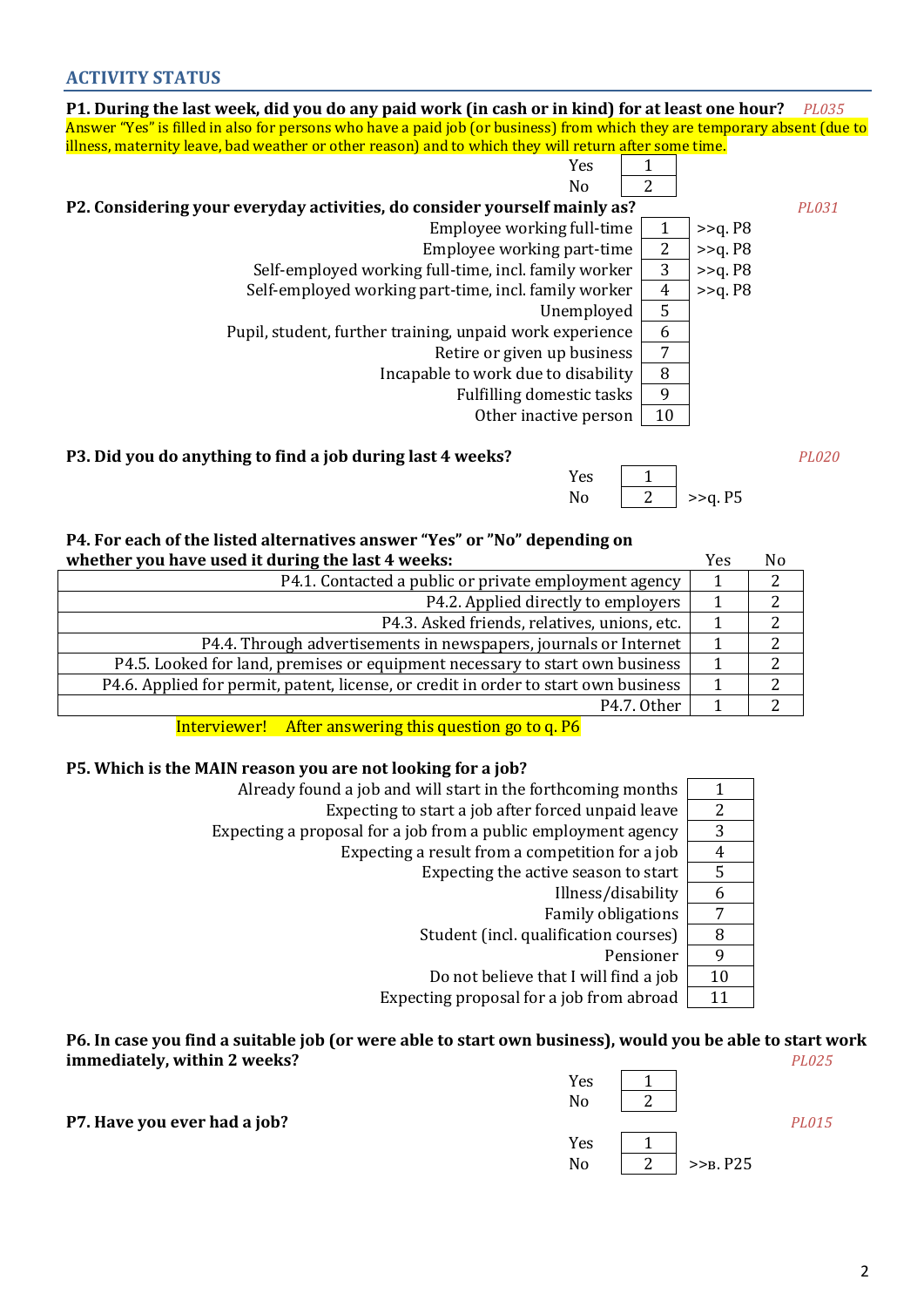# **P8. What is your occupation in your job?** (ISCO-2011) *PL051*

**What was your occupation in your last job?** (ISCO-2011) – The persons who do not work at this time, job please indicate your occupation in your last job

| <b>P9. Industry (NACE - 2008)</b>                                                                                                                                                                                                                                                       |                                                                          | PL111        |
|-----------------------------------------------------------------------------------------------------------------------------------------------------------------------------------------------------------------------------------------------------------------------------------------|--------------------------------------------------------------------------|--------------|
| P10. Since when do you work at this job?                                                                                                                                                                                                                                                |                                                                          |              |
| For persons who do not work at this moment,                                                                                                                                                                                                                                             | Month                                                                    |              |
| When was the last time they had a job?                                                                                                                                                                                                                                                  | Year                                                                     |              |
|                                                                                                                                                                                                                                                                                         |                                                                          |              |
| P11. In your last job you were?                                                                                                                                                                                                                                                         |                                                                          | PL040        |
|                                                                                                                                                                                                                                                                                         | Self-employed with employees<br>>> q. P13a<br>$\mathbf{1}$               |              |
| Self-employed who work in his/her own business without employees,                                                                                                                                                                                                                       | $\overline{2}$<br>>> q. P13a                                             |              |
|                                                                                                                                                                                                                                                                                         | professional practice, craft, etc.<br>3                                  |              |
| Employee in a private/public enterprise, business, organization<br>Working without pay at a household member's company, enterprise or farm                                                                                                                                              | >> q. P12<br>$\overline{4}$<br>$\gg$ q. P13a                             |              |
|                                                                                                                                                                                                                                                                                         |                                                                          |              |
| P12. What kind of contract do/did you have with your employer?                                                                                                                                                                                                                          |                                                                          | <b>PL140</b> |
|                                                                                                                                                                                                                                                                                         | Permanent<br>$\mathbf{1}$                                                |              |
|                                                                                                                                                                                                                                                                                         | $\overline{2}$<br>Temporary                                              |              |
|                                                                                                                                                                                                                                                                                         | 3<br>Working without                                                     |              |
|                                                                                                                                                                                                                                                                                         | written contract                                                         |              |
|                                                                                                                                                                                                                                                                                         |                                                                          |              |
| P13. Do/Did you have managerial functions on this job?                                                                                                                                                                                                                                  |                                                                          | <b>PL150</b> |
| (Manages/supervises work of other people, has influence on the amount<br>of salary or promotes regardless if he/she occupies a managerial positions                                                                                                                                     | $\mathbf{1}$<br>Yes                                                      |              |
| or not)                                                                                                                                                                                                                                                                                 | 2<br>N <sub>o</sub>                                                      |              |
|                                                                                                                                                                                                                                                                                         |                                                                          |              |
| If the respondent has indicated 3 or 4 on question P2, then go to question P15,<br>Otherwise go to question P23.<br>P14. How much are you paid for this job?<br>(including payments for overtime)<br>Only persons who are employed at the time of the interview - answer 1 or 2 on q.P2 |                                                                          | <b>PY200</b> |
| 14.1.1. Net income                                                                                                                                                                                                                                                                      |                                                                          |              |
| 14.1.2. Indicate the source of income:                                                                                                                                                                                                                                                  |                                                                          |              |
|                                                                                                                                                                                                                                                                                         | $\mathbf{1}$<br>Salary                                                   |              |
|                                                                                                                                                                                                                                                                                         | $\boldsymbol{2}$<br>Cash benefit related to temporary incapacity to work |              |
|                                                                                                                                                                                                                                                                                         | Cash benefit for pregnancy and childbirth<br>3                           |              |
|                                                                                                                                                                                                                                                                                         |                                                                          |              |
| 14.1.3. Do you pay tax?                                                                                                                                                                                                                                                                 | 14.1.5. What is the income you                                           |              |
| Yes<br>1                                                                                                                                                                                                                                                                                | are socially secured                                                     | <b>BGN</b>   |
|                                                                                                                                                                                                                                                                                         | on?                                                                      |              |
| $\overline{2}$<br>N <sub>0</sub>                                                                                                                                                                                                                                                        | <b>MOD</b><br>$\mathbf{1}$                                               |              |
| 14.1.4. Do you pay social security contributions?                                                                                                                                                                                                                                       | 14.1.6. At whose expense are the social security                         |              |
|                                                                                                                                                                                                                                                                                         | contributions?                                                           |              |
| Yes, both for pension and<br>$\mathbf{1}$                                                                                                                                                                                                                                               | Personal and<br>1                                                        |              |
| healthcare                                                                                                                                                                                                                                                                              | employer's                                                               |              |
| $\overline{2}$<br>Yes, for pension only                                                                                                                                                                                                                                                 | $\overline{2}$<br>Personal only                                          |              |
| 3<br>Yes, for healthcare only                                                                                                                                                                                                                                                           | $\mathbf{3}$<br>Employer's only                                          |              |
| $\overline{4}$<br>I do not pay social<br>>> q. P15                                                                                                                                                                                                                                      | Does not know<br>$\overline{4}$                                          |              |
| security contributions                                                                                                                                                                                                                                                                  |                                                                          |              |
| 5<br>Does not know<br>>> q. P15                                                                                                                                                                                                                                                         |                                                                          |              |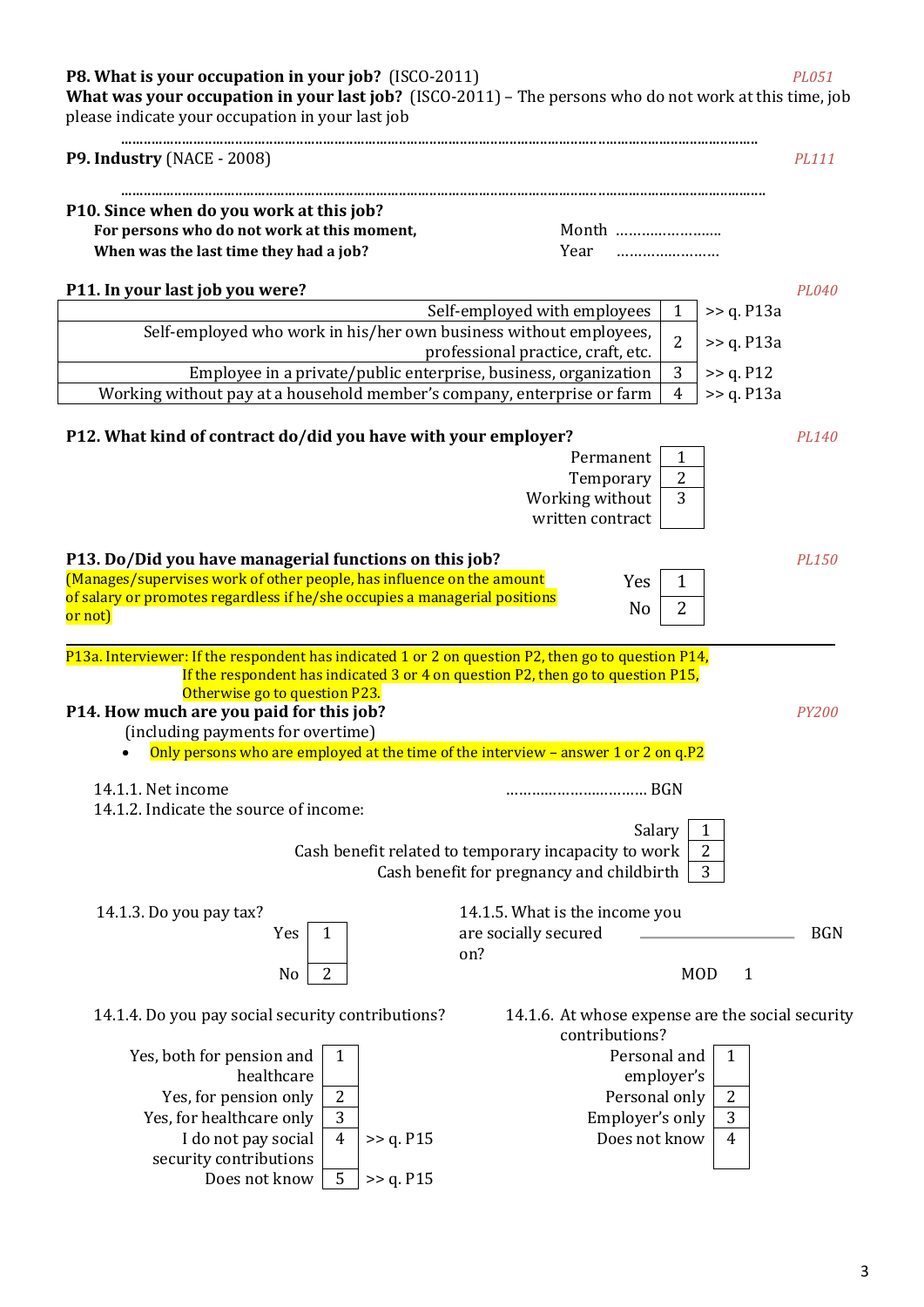| P15. What is the size (number of employees) of the company,<br>Enterprise, organization, etc. you are working for?                         |                                                                                                                    |  |  |  |  |  |
|--------------------------------------------------------------------------------------------------------------------------------------------|--------------------------------------------------------------------------------------------------------------------|--|--|--|--|--|
| (In case there are branches, indicate the size of the                                                                                      | Exact number of 1 to 10                                                                                            |  |  |  |  |  |
| unit where you are working!)                                                                                                               | $11 - 19$<br>11                                                                                                    |  |  |  |  |  |
|                                                                                                                                            | $20 - 49$<br>12                                                                                                    |  |  |  |  |  |
|                                                                                                                                            | 50 and more<br>13                                                                                                  |  |  |  |  |  |
|                                                                                                                                            | Don't know but less than 11<br>14                                                                                  |  |  |  |  |  |
|                                                                                                                                            | 15<br>Don't know but more than 10                                                                                  |  |  |  |  |  |
| P16. How many hours per week do you usually work in your job?<br>(For employed include also overtime)                                      | PL060<br>Hours                                                                                                     |  |  |  |  |  |
| P17. Have you changed your activity status during the last 12 months?<br>(change of contract with the same employer or change of employer) | PL160                                                                                                              |  |  |  |  |  |
|                                                                                                                                            | Yes<br>$>>q.$ P17a<br>$\overline{2}$<br>>> q. P19<br>N <sub>o</sub>                                                |  |  |  |  |  |
| P17a. Please indicate the month and the year when the most recent                                                                          | Month                                                                                                              |  |  |  |  |  |
| change took place!                                                                                                                         | Year                                                                                                               |  |  |  |  |  |
| P18. What was the MAIN reason for you to change your previous job?                                                                         | <b>PL170</b>                                                                                                       |  |  |  |  |  |
|                                                                                                                                            | To take up better job<br>1                                                                                         |  |  |  |  |  |
|                                                                                                                                            | Termination of temporary/seasonal job<br>$\overline{2}$                                                            |  |  |  |  |  |
| Obliged to stop by the employer (bankruptcy, reduction of staff, early retirement, dismissal,                                              | 3<br>other)                                                                                                        |  |  |  |  |  |
|                                                                                                                                            | Sale or enclosure of own/family business<br>$\overline{4}$                                                         |  |  |  |  |  |
| Marriage or moving to another area because of change in the job, including that of the                                                     | 5<br>Child care and care for other household member                                                                |  |  |  |  |  |
|                                                                                                                                            | 6<br>spouse/partner                                                                                                |  |  |  |  |  |
|                                                                                                                                            | $\overline{7}$<br>Other reason (What?)                                                                             |  |  |  |  |  |
|                                                                                                                                            |                                                                                                                    |  |  |  |  |  |
| P19. Do you have more than one (second, third, etc.) job at the moment?                                                                    |                                                                                                                    |  |  |  |  |  |
|                                                                                                                                            | Yes<br>1                                                                                                           |  |  |  |  |  |
|                                                                                                                                            | $\overline{2}$<br>N <sub>0</sub><br>>> q. P21                                                                      |  |  |  |  |  |
| P20. How many hours weekly do you usually work in all                                                                                      | <b>PL100</b>                                                                                                       |  |  |  |  |  |
| your additional jobs?                                                                                                                      | Hours ---------------                                                                                              |  |  |  |  |  |
| P21. Interviewer! In case the hours shown in q. P16 and q. P20 are less than 30 - mark 1, in all other cases - mark 2                      |                                                                                                                    |  |  |  |  |  |
|                                                                                                                                            | Usual weekly working time less than 30 hours<br>1<br>2<br>>> q. P23<br>Usual weekly working time 30 hours and more |  |  |  |  |  |
| P22. What is the MAIN reason to work less than 30 hours per week?                                                                          | <b>PL120</b>                                                                                                       |  |  |  |  |  |
|                                                                                                                                            | <b>Education or training</b><br>1                                                                                  |  |  |  |  |  |
|                                                                                                                                            | 2<br>Personal illness or disability                                                                                |  |  |  |  |  |
|                                                                                                                                            | 3<br>Want to work more hours but cannot find a job(s) or work more hours                                           |  |  |  |  |  |
|                                                                                                                                            | Do not want to work more hours<br>$\overline{4}$                                                                   |  |  |  |  |  |
|                                                                                                                                            | 5<br>Number of hours in all job(s) is considered as full-time                                                      |  |  |  |  |  |
|                                                                                                                                            | Family reasons (child care or care for another household member)<br>6                                              |  |  |  |  |  |
|                                                                                                                                            | 7<br>Other reason                                                                                                  |  |  |  |  |  |
| P23. At what age did you start your first job?                                                                                             | <b>PL190</b>                                                                                                       |  |  |  |  |  |
| P24. How many years have you worked in total?                                                                                              | <b>PL200</b>                                                                                                       |  |  |  |  |  |
|                                                                                                                                            |                                                                                                                    |  |  |  |  |  |

4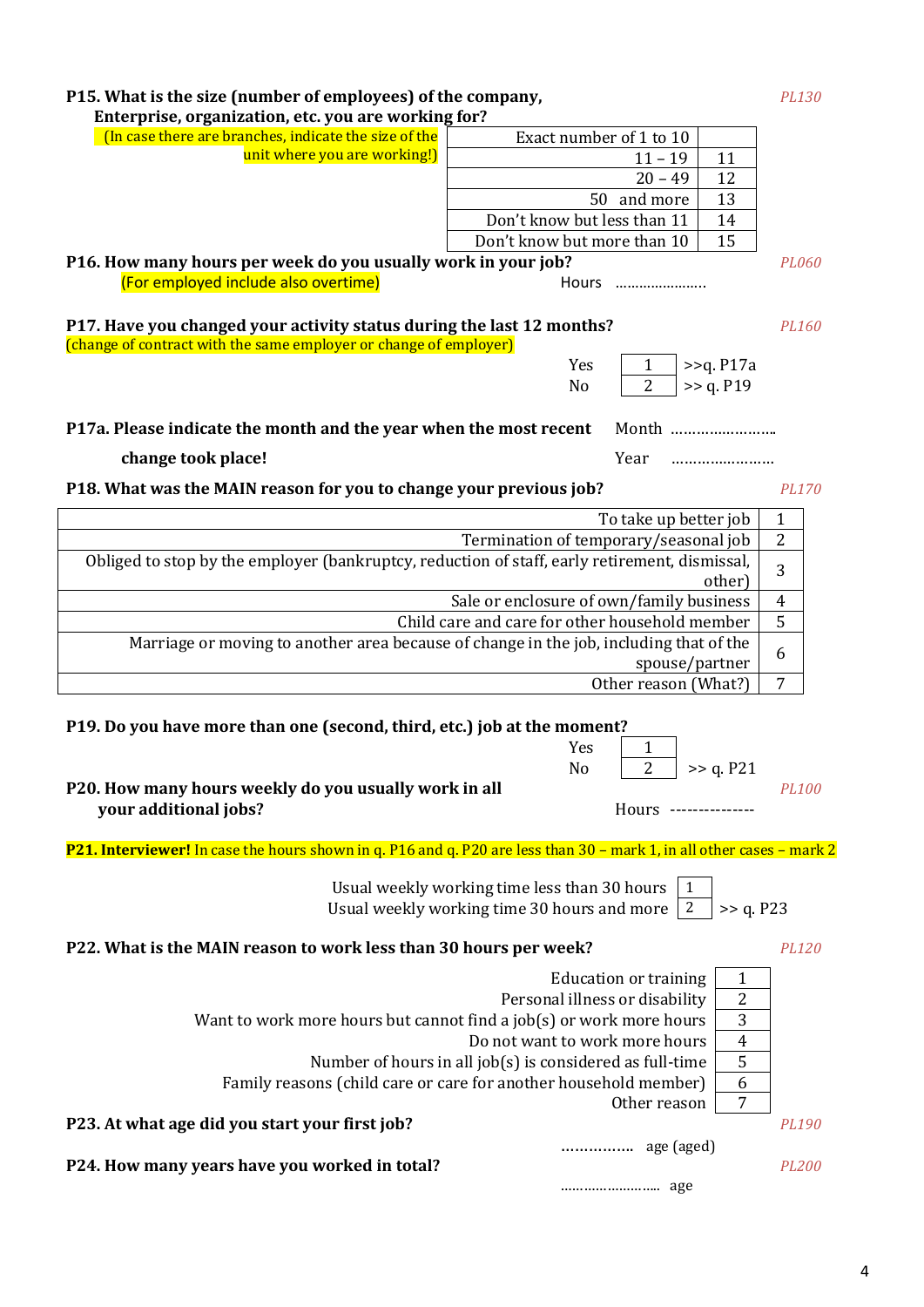### **P25. Please remember what was your main activity during each month**

Interviewer! Code 9 is indicated for mothers who receive maternity allowance from their last job –340 BGN. Or benefit for bringing up a child younger than 1 year (100 BGN)

| Month             | Full-<br>time | Employed<br>Part-<br>time | Full-<br>time  | Self-employed<br>Part-<br>time | Unemp<br>loyed | Stude<br>nt | Pension<br>er  | Perma<br>nently<br>disable | Paid<br>maternity | Domes<br>tic | Other<br>inactive |
|-------------------|---------------|---------------------------|----------------|--------------------------------|----------------|-------------|----------------|----------------------------|-------------------|--------------|-------------------|
|                   |               |                           |                |                                |                |             |                | d                          | leave             | tasks        | person            |
| January 2016      | $\mathbf{1}$  | $\overline{2}$            | 3              | $\overline{4}$                 | 5              | 6           | 7              | 8                          | 9                 | 10           | 11                |
| February<br>2016  | $\mathbf{1}$  | $\overline{c}$            | 3              | 4                              | 5              | 6           | 7              | 8                          | 9                 | 10           | 11                |
| March 2016        | $\mathbf{1}$  | $\overline{c}$            | 3              | $\overline{4}$                 | 5              | 6           | 7              | 8                          | 9                 | 10           | 11                |
| April 2016        | $\mathbf{1}$  | $\overline{2}$            | 3              | 4                              | 5              | 6           | 7              | 8                          | 9                 | 10           | 11                |
| May 2016          | $\mathbf{1}$  | $\overline{2}$            | 3              | 4                              | 5              | 6           | 7              | 8                          | 9                 | 10           | 11                |
| <b>June 2016</b>  | $\mathbf{1}$  | $\overline{2}$            | 3              | $\overline{4}$                 | 5              | 6           | 7              | 8                          | 9                 | 10           | 11                |
| <b>July 2016</b>  | $\mathbf{1}$  | $\overline{2}$            | 3              | 4                              | 5              | 6           | $\overline{7}$ | 8                          | 9                 | 10           | 11                |
| August 2016       | $\mathbf{1}$  | $\overline{2}$            | 3              | $\overline{4}$                 | 5              | 6           | 7              | 8                          | 9                 | 10           | 11                |
| September<br>2016 | 1             | $\overline{2}$            | 3              | $\overline{4}$                 | 5              | 6           | 7              | 8                          | 9                 | 10           | 11                |
| October 2016      | $\mathbf{1}$  | $\overline{2}$            | 3              | $\overline{4}$                 | 5              | 6           | 7              | 8                          | 9                 | 10           | 11                |
| November<br>2016  | $\mathbf{1}$  | $\overline{2}$            | 3              | 4                              | 5              | 6           | 7              | 8                          | 9                 | 10           | 11                |
| December<br>2016  | $\mathbf{1}$  | $\overline{2}$            | 3              | 4                              | 5              | 6           | 7              | 8                          | 9                 | 10           | 11                |
| January 2017      | $\mathbf{1}$  | $\overline{2}$            | $\overline{3}$ | $\overline{4}$                 | 5              | 6           | $\overline{7}$ | 8                          | 9                 | 10           | 11                |
| February<br>2017  | $\mathbf{1}$  | $\overline{c}$            | 3              | 4                              | 5              | 6           | $\overline{7}$ | 8                          | 9                 | 10           | 11                |
| March 2017        | $\mathbf{1}$  | 2                         | 3              | 4                              | 5              | 6           | 7              | 8                          | 9                 | 10           | 11                |
| April 2017        | $\mathbf{1}$  | $\overline{c}$            | 3              | $\overline{4}$                 | 5              | 6           | 7              | $\, 8$                     | 9                 | 10           | 11                |
| May 2017          | $\mathbf{1}$  | $\overline{2}$            | 3              | $\overline{4}$                 | 5              | 6           | 7              | 8                          | 9                 | 10           | 11                |

#### **P26. Have you changed your activity status during last 12 months?**

| Yes |           |
|-----|-----------|
| N٥  | >> q. P28 |

# **P27. What is the most recent change in your activity status?** *PL180*

| Unemployed >> Employed             |  |
|------------------------------------|--|
| Unemployed $\ge$ Pensioner $\vert$ |  |
| nemployed >> 0ther inactive        |  |



| Unemployed $\ge$ Employed   4    |    | Other inactive $\ge$ Employed   10    |    |
|----------------------------------|----|---------------------------------------|----|
| Unemployed $\geq$ Pensioner      | 5  | Other inactive $\geq$ Unemployed   11 |    |
| Unemployed $\geq$ Other inactive | -6 | Other inactive $\geq$ Pensioner       | 12 |

#### **INCOME OF EMPLOYEES FOR 2016**

**P28. In 2016 did you receive any income from salary, wages or other source as an employee of a public or a private employer?**

| (no matter your job was permanent, temporary or random or you worked with no written contract) |                |     |             |
|------------------------------------------------------------------------------------------------|----------------|-----|-------------|
|                                                                                                | Yes            |     |             |
|                                                                                                | N <sub>0</sub> |     | $>>$ q. P43 |
| P29. How many employers did you have during 2016?                                              |                |     |             |
|                                                                                                |                | 0ne |             |
|                                                                                                | Two or more    |     |             |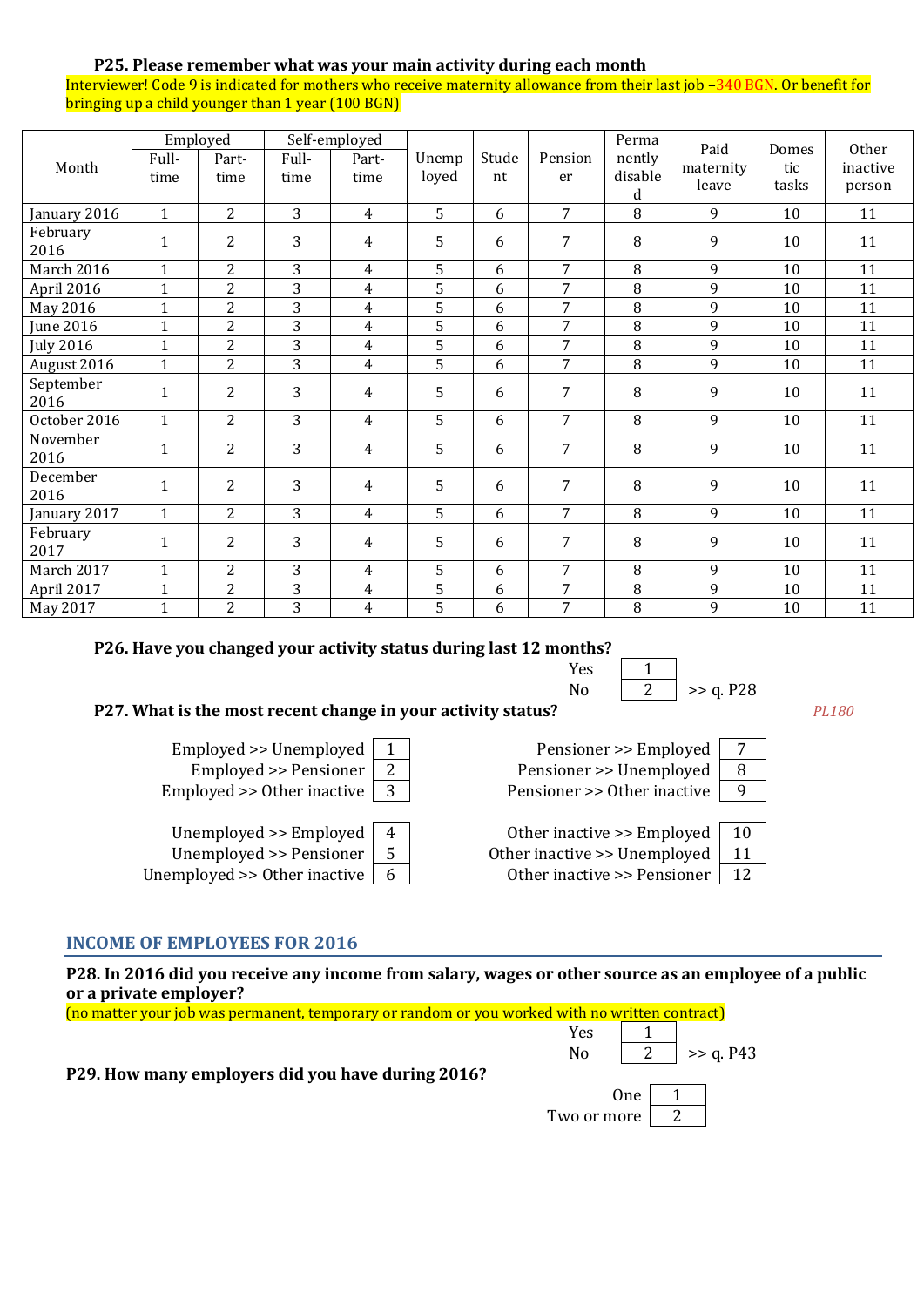### **P30. Please remember all the employers you have worked for during 2016. What kind of contract did you have with any of them?**

(indicate each true answer!)

| muitate catif und answer : j                                                                                                                                           |                                                                                                                                |                               |
|------------------------------------------------------------------------------------------------------------------------------------------------------------------------|--------------------------------------------------------------------------------------------------------------------------------|-------------------------------|
|                                                                                                                                                                        | Labour agreement<br>1                                                                                                          | >> q. P31                     |
|                                                                                                                                                                        | $\overline{2}$<br>Official contract                                                                                            | >> q. P31                     |
|                                                                                                                                                                        | 3<br>Civil contract/for a fee                                                                                                  | >>q. P43.1                    |
|                                                                                                                                                                        | Contract for management and control<br>$\overline{4}$                                                                          | >> q. P43.2                   |
|                                                                                                                                                                        | 5<br>No written contract                                                                                                       | >> q. P43.3                   |
| jobs?                                                                                                                                                                  | P31. Do you know the annual amount you have received as an income for 2016 for each one of your                                |                               |
|                                                                                                                                                                        | Yes<br>1                                                                                                                       | >> q. P32                     |
|                                                                                                                                                                        | 2<br>N <sub>o</sub>                                                                                                            | >> q. P33                     |
| First job on labour/official agreement                                                                                                                                 | P32. If you know, please indicate separately the total amount you receive for each job!                                        | <b>PY010</b>                  |
| 32.1.1. Net income                                                                                                                                                     |                                                                                                                                |                               |
| 32.1.2. Did you pay tax income?                                                                                                                                        |                                                                                                                                | <b>HY140</b>                  |
|                                                                                                                                                                        | Yes<br>1                                                                                                                       |                               |
|                                                                                                                                                                        | $\overline{2}$<br>N <sub>o</sub>                                                                                               |                               |
| 32.1.3. Did you pay social security contributions?                                                                                                                     |                                                                                                                                |                               |
|                                                                                                                                                                        | Yes, both for pension and<br>1                                                                                                 |                               |
|                                                                                                                                                                        | health care                                                                                                                    |                               |
|                                                                                                                                                                        | $\boldsymbol{2}$<br>Yes, for pension only                                                                                      |                               |
|                                                                                                                                                                        | 3<br>Yes, for health care only                                                                                                 |                               |
|                                                                                                                                                                        | $\overline{4}$<br>I do not pay social                                                                                          |                               |
|                                                                                                                                                                        | security contributions                                                                                                         | $\gg$ q. P32.2.1 or<br>q. P34 |
|                                                                                                                                                                        | 5<br>Does not know                                                                                                             |                               |
|                                                                                                                                                                        |                                                                                                                                |                               |
| 32.1.4. What is the income you were socially secured on?<br>32.1.5. At whose expense are the social security contributions?<br>Second job on labour/official agreement | <br>Personal and employer's<br>$\mathbf{1}$<br>$\boldsymbol{2}$<br>Personal only<br>3<br>Employer's only<br>Does not know<br>4 | annual amount                 |
| 32.2.1. Net income                                                                                                                                                     | annual amount<br>                                                                                                              | <b>PY010</b>                  |
|                                                                                                                                                                        |                                                                                                                                |                               |
| 32.2.2. Did you pay tax income?                                                                                                                                        | Yes                                                                                                                            | HY140                         |
|                                                                                                                                                                        | $\mathbf{1}$<br>$\overline{2}$                                                                                                 |                               |
|                                                                                                                                                                        | No                                                                                                                             |                               |
| 32.2.3. Did you pay social security contributions?                                                                                                                     | Yes, both for pension and<br>1                                                                                                 |                               |
|                                                                                                                                                                        | health care                                                                                                                    |                               |
|                                                                                                                                                                        | $\boldsymbol{2}$<br>Yes, for pension only                                                                                      |                               |
|                                                                                                                                                                        | 3<br>Yes, for health care only                                                                                                 |                               |
|                                                                                                                                                                        | I do not pay social<br>$\overline{4}$                                                                                          |                               |
|                                                                                                                                                                        | security contributions                                                                                                         | >> q. P34                     |
|                                                                                                                                                                        | 5<br>Does not know                                                                                                             |                               |
| 32.2.4. What is the income you were socially secured on?                                                                                                               | .                                                                                                                              | annual amount                 |
| 32.2.5. At whose expense are the social security contributions?                                                                                                        |                                                                                                                                |                               |
|                                                                                                                                                                        | Personal and employer's<br>1                                                                                                   |                               |
|                                                                                                                                                                        | $\overline{2}$<br>Personal only                                                                                                |                               |
|                                                                                                                                                                        | $\overline{3}$<br>Employer's only<br>Does not know<br>$\overline{4}$                                                           |                               |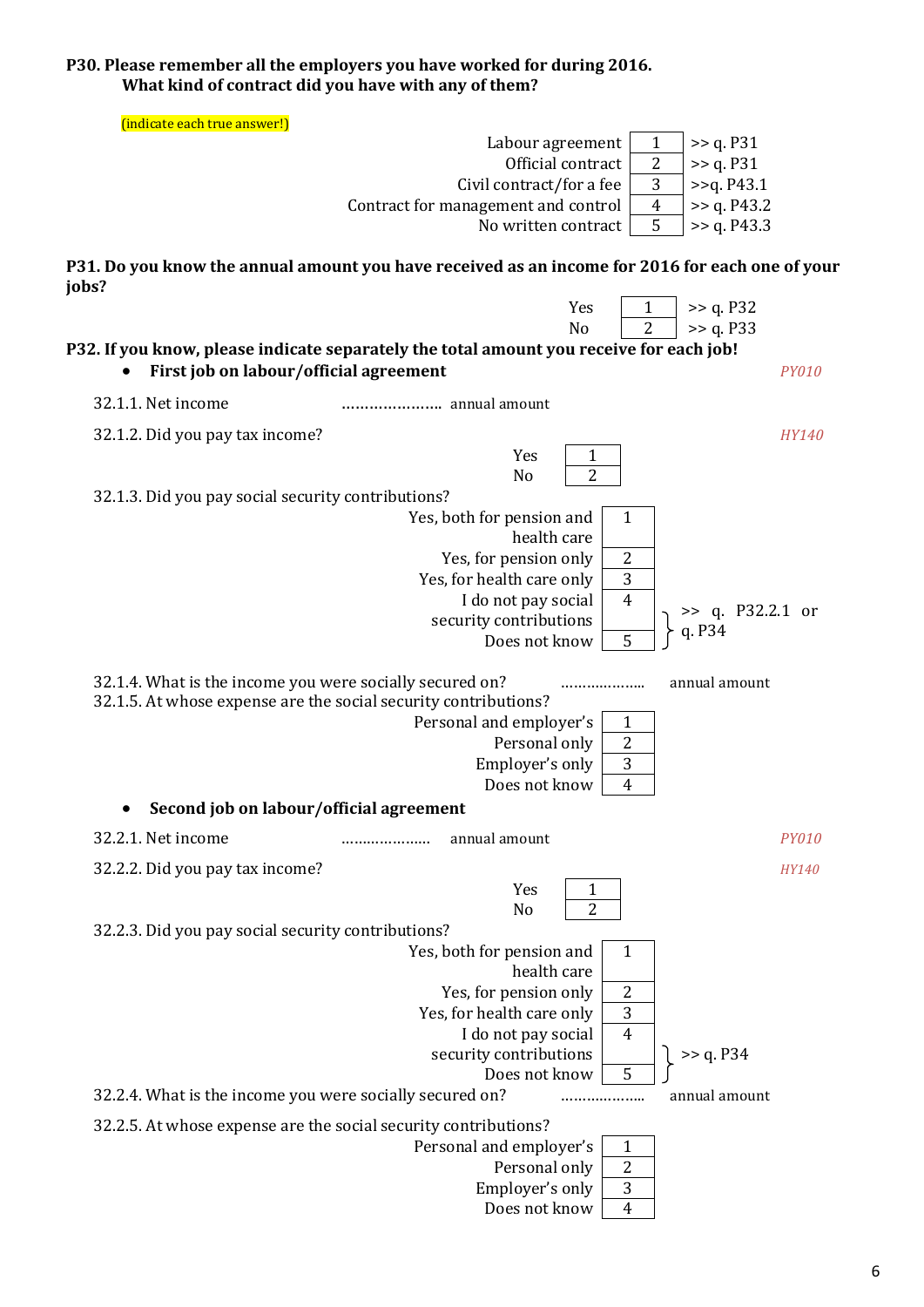# **P33. If you cannot indicate the annual amount received from salary during 2016 could you please indicate the monthly income you were receiving for each one of your jobs?**

| First job on labour/official agreement                          |                  |
|-----------------------------------------------------------------|------------------|
| 33.1.1. Period for which you were paid                          | 33.1.2. number   |
| Weekly<br>$\mathbf{1}$                                          |                  |
| Monthly<br>$\overline{2}$                                       |                  |
| 33.1.3. Net income<br><b>BGN</b><br>                            | <b>PY010</b>     |
| 33.1.4. Did you pay tax income?                                 | HY140            |
| Yes<br>1                                                        |                  |
| $\overline{2}$<br>N <sub>o</sub>                                |                  |
| 33.1.5. Did you pay social security contributions?              |                  |
| Yes, both for pension and<br>1                                  |                  |
| health care                                                     |                  |
| $\overline{2}$<br>Yes, for pension only                         |                  |
| 3<br>Yes, for health care only                                  |                  |
| I do not pay social<br>$\overline{4}$                           |                  |
| security contributions                                          | >> q. P33.2.1 or |
| 5<br>Does not know                                              | q. P34           |
|                                                                 |                  |
| 33.1.6. What is the income you were socially secured on?<br>BGN | <b>MOD</b><br>1  |
| 33.1.7. At whose expense are the social security contributions? |                  |
| Personal and employer's<br>1                                    |                  |
| 2<br>Personal only                                              |                  |
| 3<br>Employer's only                                            |                  |
| $\overline{4}$<br>Does not know                                 |                  |
| Second job on labour/official agreement                         |                  |
|                                                                 |                  |
|                                                                 |                  |
| 33.2.1. Period for which you were paid                          | 33.2.2.number    |
| Weekly<br>$\mathbf{1}$                                          |                  |
| Monthly<br>2                                                    |                  |
| 33.2.3. Net income<br><b>BGN</b><br>                            | <b>PY010</b>     |
| 33.2.4. Did you pay tax income?                                 | HY140            |
| Yes<br>1                                                        |                  |
| 2<br>N <sub>o</sub>                                             |                  |
| 33.2.5. Did you pay social security contributions?              |                  |
| Yes, both for pension and<br>1                                  |                  |
| health care                                                     |                  |
| 2<br>Yes, for pension only                                      |                  |
| 3<br>Yes, for health care only                                  |                  |
| I do not pay social<br>$\overline{4}$                           |                  |
| security contributions                                          | >> B. P34        |
| Does not know<br>5                                              |                  |
| 33.2.6. What is the income you were socially secured on?<br>BGN | <b>MOD</b><br>1  |
|                                                                 |                  |
| 33.2.7. At whose expense are the social security contributions? |                  |
| Personal and employer's<br>1                                    |                  |
| Personal only<br>$\overline{c}$                                 |                  |
| Employer's only<br>3<br>Does not know<br>$\overline{4}$         |                  |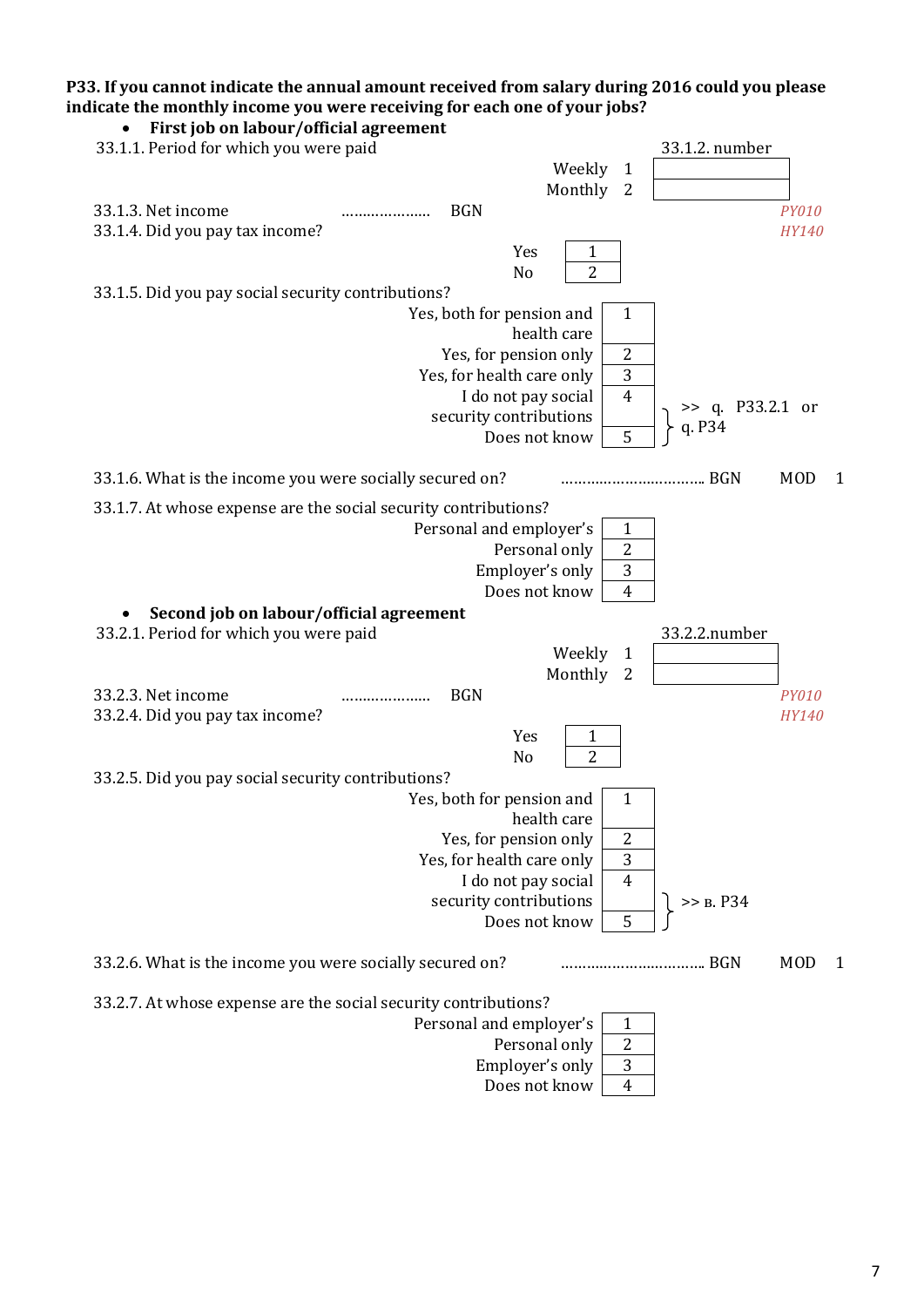# **P34. Were you paid any of the listed additional cash payments in 2016?** *PY010*

|                                              | Yes | N <sub>o</sub> | Annual amount |
|----------------------------------------------|-----|----------------|---------------|
| P34.1. Supplement for overtime               |     |                |               |
| P34.2. Bonuses (for Easter, Christmas, etc.) |     |                |               |
| P34.3. Stock options                         |     |                |               |
| P34.4. Dividends (share of profits)          |     | ◠              |               |
| P34.5. Commissions                           |     |                |               |
| P34.6. Tips                                  |     | ◠              |               |
| P34.7. Other payments                        |     |                |               |
|                                              |     |                |               |

# **P35. Are these additional payments included in the pointed by you net amounts (q. Р32 or q. Р33)?**

Yes, they are included

No, they are not 2

#### included **Р36. Did you get from your employer free or at reduced price any of the listed goods or services in 2016:** *PY020*

|                                                                                               | Yes, free | Yes, at<br>reduced<br>price | No. | Number<br>of<br>months | Monthly<br>amount |
|-----------------------------------------------------------------------------------------------|-----------|-----------------------------|-----|------------------------|-------------------|
| P36.1. Vouchers for foodstuffs and other goods and services                                   |           |                             | 3   |                        |                   |
| P36.2. Luncheon vouchers                                                                      |           |                             | 3   |                        |                   |
| P36.3. Telephone (including mobile)                                                           |           |                             | 3   |                        |                   |
| P36.4. Service transport or season transport ticket                                           |           |                             | 3   |                        |                   |
| P36.5. reimbursement or payment of rent benefits                                              |           |                             | 3   |                        |                   |
| P36.6. Reimbursement or payment of housing-related<br>expenses for electricity, gas and water |           |                             | 3   |                        |                   |
| P36.7. Goods and services produced/provided by the<br>employer                                |           | 2                           | 3   |                        |                   |
| P36.8. Other goods and services                                                               |           |                             | 3   |                        |                   |

Interviewer! In column "Monthly amount" the equivalent market price in BGN of the good or service is filled in. The average monthly amount of the paid by the employer costs is filled in on the corresponding line for every answer "Yes" (1 or 2).

#### **P37. Working as an employee in 2016 (regardless the type of the contract you had), did you have at your disposal a car (including for your personal needs) provided by the company or firm you were working for?** *PY021*

Yes 1

No  $\boxed{2}$  >> a. P43

| P38. Could you specify what kind of car you were |  |
|--------------------------------------------------|--|
| using most of the time?                          |  |

- **P39. How many months in total during 2016 did you use this (or other similar) car?** Number of months *mumber* of months *mumber* of months *mummum*
- **P40. How many km do you make average per month?** Km ……………….
- **Р41. Did you have limit of expenditure on fuel?**

| ١<br>PS |  |
|---------|--|
| N.<br>O |  |

 $Yes \boxed{1}$  Please indicate the average monthly limit in BGN

**using most of the time?** Brand ………………………….. Model ……………………………

**Р42. Did your employer pay insurance and/or repairs of the car?** 

| Yes |  |
|-----|--|
| Nο  |  |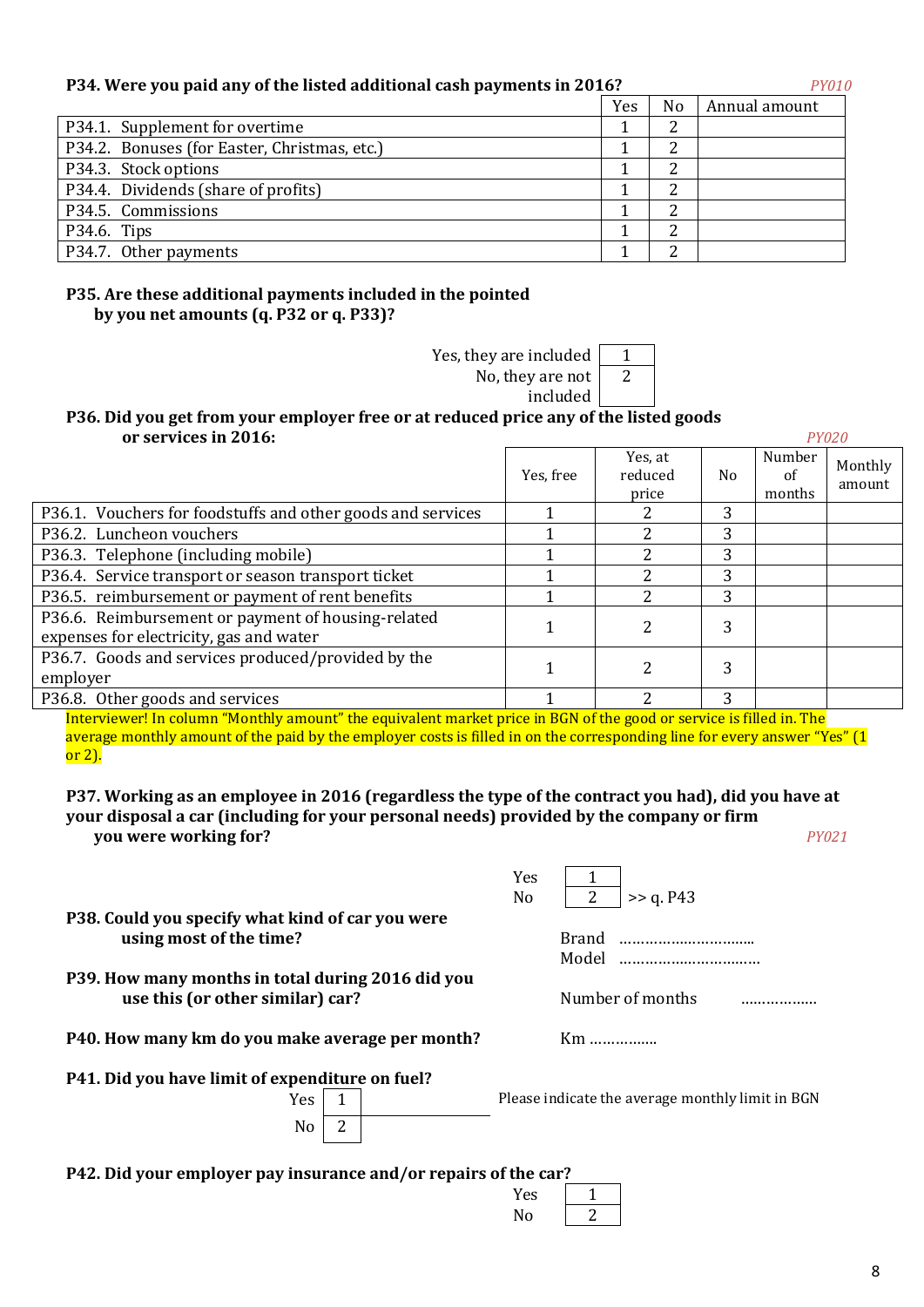| P43. During 2016 did you receive income from:<br>P43.1. Civil contract, work for fee, etc.                                                                                                                           |               |
|----------------------------------------------------------------------------------------------------------------------------------------------------------------------------------------------------------------------|---------------|
| Yes<br>1<br>$\overline{2}$<br>N <sub>o</sub><br>>> q. P43.2                                                                                                                                                          |               |
|                                                                                                                                                                                                                      | <b>PY010G</b> |
| 43.1.2. Tax                                                                                                                                                                                                          | HY140         |
| 43.1.3. Social contributions<br>annual amount                                                                                                                                                                        | HY140         |
| 43.1.4. Net income<br>annual amount                                                                                                                                                                                  | PY010N        |
| 43.1.5. Net income is obtained by:<br>Paid taxes and social<br>1<br>contributions<br>Paid taxes<br>$\overline{2}$<br>3<br>Paid social contributions<br>Does not know<br>$\overline{4}$<br>5<br>Gross is equal to net |               |
| P43.2. Participation in management and supervisory bodies of companies/firms<br>(board of directors, etc.)<br>Yes<br>1                                                                                               |               |
| $\overline{2}$<br>>> q. P43.3<br>N <sub>o</sub><br>annual amount                                                                                                                                                     | <b>HY090G</b> |
| 43.2.2. Tax<br>annual amount                                                                                                                                                                                         | HY140         |
| 43.2.3. Social contributions<br>annual amount                                                                                                                                                                        | <b>HY140</b>  |
| 43.2.4. Net income                                                                                                                                                                                                   | <b>HY090N</b> |
| 43.2.5. Net income is obtained by:<br>Paid taxes and social<br>1<br>contributions<br>Paid taxes<br>2<br>3<br>Paid social contributions<br>$\overline{4}$<br>Does not know<br>5<br>Gross is equal to net              |               |
| P43.3. Work as an employee with no written contract<br>Yes<br>1<br>$\overline{2}$<br>>> q. P44<br>N <sub>0</sub>                                                                                                     |               |
| 43.3.1. Net income<br>annual amount                                                                                                                                                                                  | PY010G        |
| 43.3.2. Did you pay tax income?<br>Please specify the<br>Yes<br>1<br>amount<br>$\overline{2}$<br>N <sub>0</sub><br>>> B. P51<br>43.3.3. Did you pay social security contributions?                                   |               |
|                                                                                                                                                                                                                      |               |



43.3.4. What is the income you were socially secured on? ………..……………… annual amount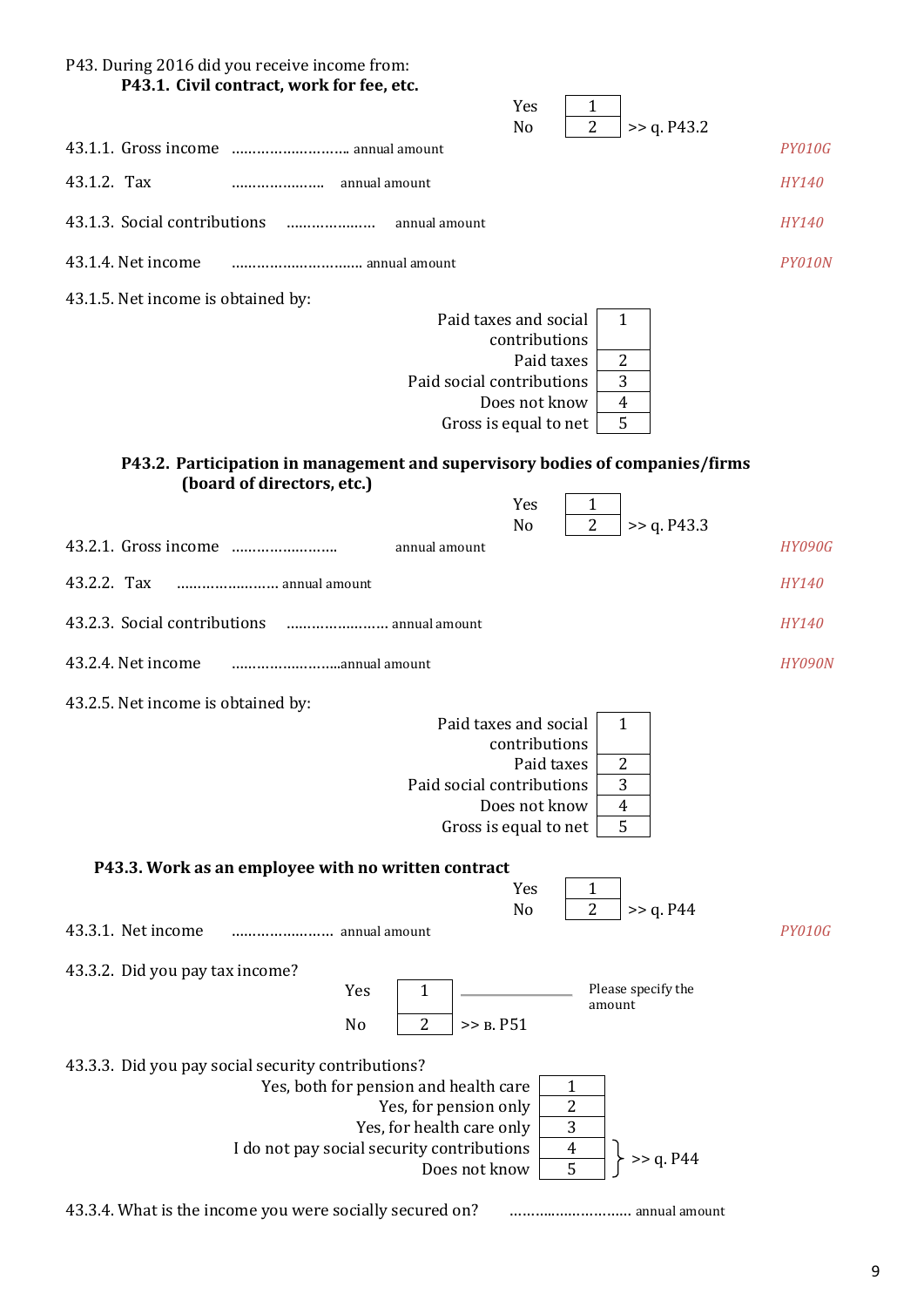| <b>INCOME FROM SELF-EMPLOYMENT IN 2016</b>                                                                                                                                                                                 |               |
|----------------------------------------------------------------------------------------------------------------------------------------------------------------------------------------------------------------------------|---------------|
| P44. Did you receive income from self-employment in 2016?<br>(owner/part-owner of a company, sole trader)                                                                                                                  |               |
| Yes<br>$\mathbf{1}$                                                                                                                                                                                                        |               |
| $\overline{2}$<br>No<br>>> q. P51                                                                                                                                                                                          |               |
| P45. How many months during 2016 did you<br>work as self-employed?<br>Months                                                                                                                                               |               |
| P46. What is the annual amount of your personal income which is received from your company?<br>(the part of the incomes received for personal consumption) after deducting expenditures on salaries, rents and other costs |               |
|                                                                                                                                                                                                                            | <b>PY050</b>  |
| P46.1. Please indicate what the amount is:                                                                                                                                                                                 |               |
| Gross<br>$\mathbf{1}$                                                                                                                                                                                                      |               |
| $\overline{2}$<br><b>Net</b>                                                                                                                                                                                               |               |
| P47. What tax did you pay and in what amount?                                                                                                                                                                              | <i>HY140</i>  |
| Patent tax<br>Tax on annual taxable income                                                                                                                                                                                 |               |
| Does not know 1                                                                                                                                                                                                            |               |
| P48. What individual social security contributions did you pay and in what amount?<br>annual amount                                                                                                                        | <b>HY140</b>  |
| For health care only<br>1                                                                                                                                                                                                  |               |
| $\overline{2}$<br>For pension only                                                                                                                                                                                         |               |
| 3<br>For pension and health                                                                                                                                                                                                |               |
| care                                                                                                                                                                                                                       |               |
| Did not pay social<br>4                                                                                                                                                                                                    |               |
| security contributions<br>P49. In 2016 did you take money or products from your business to cover personal                                                                                                                 |               |
| or household needs?                                                                                                                                                                                                        | <b>PY050</b>  |
| annual amount                                                                                                                                                                                                              |               |
| Yes<br>1                                                                                                                                                                                                                   |               |
| >> q. P51<br>2<br>N <sub>0</sub>                                                                                                                                                                                           |               |
| P50. Is the amount referred to in q. P49 included in the income indicated in q. P46?                                                                                                                                       |               |
|                                                                                                                                                                                                                            |               |
| Yes<br>1                                                                                                                                                                                                                   |               |
| $\overline{2}$<br>No                                                                                                                                                                                                       |               |
| P51. In 2016 did you receive any income from:                                                                                                                                                                              |               |
| P51.1.<br>Liberal profession:                                                                                                                                                                                              |               |
| Yes<br>1                                                                                                                                                                                                                   |               |
| $\overline{2}$<br>>> q. P51.2<br>No                                                                                                                                                                                        |               |
|                                                                                                                                                                                                                            | PY050G        |
| 51.1.2. Tax<br>.<br>annual amount                                                                                                                                                                                          |               |
| 51.1.3. Social contributions<br>annual amount<br>.                                                                                                                                                                         |               |
| 51.1.4. Legally recognized operating costs<br>annual amount                                                                                                                                                                |               |
| 51.1.5. Net income<br>annual amount                                                                                                                                                                                        | <i>PY050N</i> |
| 51.1.6. Net income is obtained by:                                                                                                                                                                                         |               |
| Paid taxes and social<br>1                                                                                                                                                                                                 |               |
| contributions                                                                                                                                                                                                              |               |
| Paid taxes<br>2                                                                                                                                                                                                            |               |
| 3<br>Paid social contributions<br>$\overline{4}$<br>Does not know                                                                                                                                                          |               |
| 5<br>Gross is equal to net                                                                                                                                                                                                 |               |
|                                                                                                                                                                                                                            |               |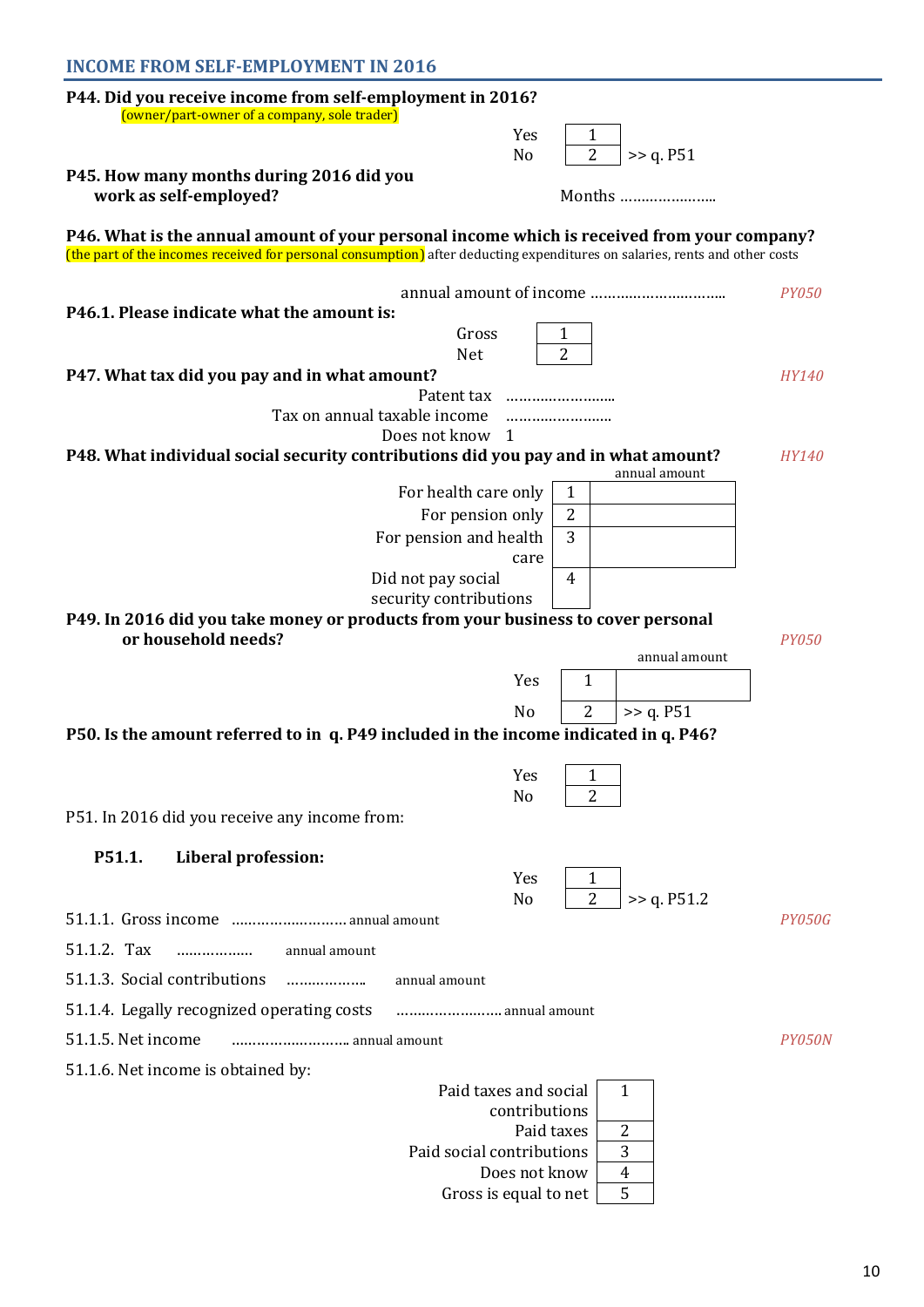| P51.2.             | <b>Craftsman</b>                                                    |               |                                                                             |                                              |                                                            |             |               |
|--------------------|---------------------------------------------------------------------|---------------|-----------------------------------------------------------------------------|----------------------------------------------|------------------------------------------------------------|-------------|---------------|
|                    |                                                                     |               |                                                                             | Yes<br>N <sub>o</sub>                        | 1<br>$\overline{2}$                                        | >> q. P51.3 |               |
|                    |                                                                     |               |                                                                             |                                              |                                                            |             | <b>PY050G</b> |
| 51.2.2. Tax        | .                                                                   | annual amount |                                                                             |                                              |                                                            |             |               |
|                    | 51.2.3. Social contributions                                        | .             | annual amount                                                               |                                              |                                                            |             |               |
|                    | 51.2.4. Legally recognized operating costs                          |               |                                                                             |                                              |                                                            |             |               |
| 51.2.5. Net income |                                                                     |               |                                                                             |                                              |                                                            |             | PY050N        |
|                    | 51.2.6. Net income is obtained by:                                  |               |                                                                             |                                              |                                                            |             |               |
|                    |                                                                     |               | Paid taxes and social<br>Paid social contributions<br>Gross is equal to net | contributions<br>Paid taxes<br>Does not know | $\mathbf{1}$<br>$\overline{2}$<br>3<br>$\overline{4}$<br>5 |             |               |
|                    | P51.3. Sale of own inventions, works of science and art, royalties. |               |                                                                             |                                              |                                                            |             |               |
|                    |                                                                     |               |                                                                             | Yes<br>N <sub>o</sub>                        | $\mathbf{1}$<br>$\overline{2}$                             | >> q. P51.4 |               |
|                    |                                                                     |               |                                                                             |                                              |                                                            |             | <b>PY050G</b> |
| 51.3.2. Tax        | .                                                                   | annual amount |                                                                             |                                              |                                                            |             |               |
|                    | 51.3.3. Social contributions                                        |               | annual amount                                                               |                                              |                                                            |             |               |
|                    | 51.3.4. Legally recognized operating costs                          |               | annual amount                                                               |                                              |                                                            |             |               |
| 51.3.5. Net income |                                                                     | annual amount |                                                                             |                                              |                                                            |             | PY050N        |
|                    | 51.3.6. Net income is obtained by:                                  |               |                                                                             |                                              |                                                            |             |               |
|                    |                                                                     |               | Paid taxes and social                                                       | contributions                                | $\mathbf{1}$                                               |             |               |
|                    |                                                                     |               |                                                                             | Paid taxes                                   | $\overline{2}$                                             |             |               |
|                    |                                                                     |               | Paid social contributions                                                   | Does not know                                | 3<br>4                                                     |             |               |
|                    |                                                                     |               | Gross is equal to net                                                       |                                              | 5                                                          |             |               |
|                    | P51.4. Remunerations for the performance of artist - performers     |               |                                                                             | Yes<br>N <sub>o</sub>                        | 1<br>$\overline{2}$                                        | >> B. P52   |               |
|                    | 51.4.1. Gross income  annual amount                                 |               |                                                                             |                                              |                                                            |             | <b>PY050G</b> |
| 51.4.2. Tax        | .                                                                   | annual amount |                                                                             |                                              |                                                            |             |               |
|                    | 51.4.3. Social contributions                                        |               | annual amount                                                               |                                              |                                                            |             |               |
|                    | 51.4.4. Legally recognized operating costs                          |               | annual amount                                                               |                                              |                                                            |             |               |
| 51.4.5. Net income |                                                                     | annual amount |                                                                             |                                              |                                                            |             | PY050N        |
|                    | 51.4.6. Net income is obtained by:                                  |               |                                                                             |                                              |                                                            |             |               |
|                    |                                                                     |               | Paid taxes and social                                                       | contributions                                | $\mathbf{1}$                                               |             |               |
|                    |                                                                     |               |                                                                             | Paid taxes                                   | 2                                                          |             |               |
|                    |                                                                     |               | Paid social contributions                                                   | Does not know                                | 3<br>$\overline{4}$                                        |             |               |
|                    |                                                                     |               | Gross is equal to net                                                       |                                              | 5                                                          |             |               |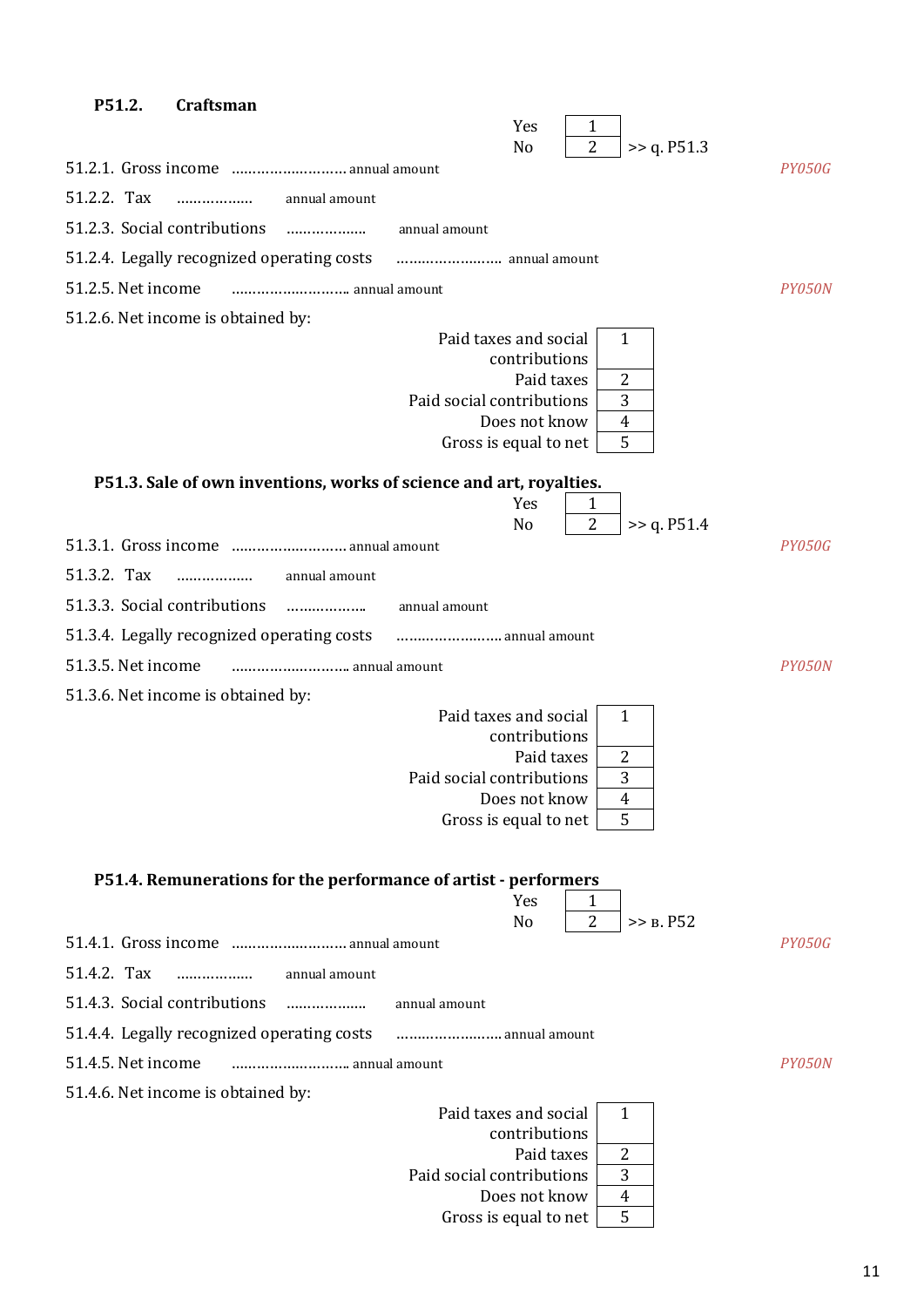P52. During 2016 did you receive any income and how much was it from selling agricultural/farm products as:

| P52.1. Farmer<br>Yes<br>1<br>$\overline{2}$<br>>> q. P52.2<br>No                                                                                                                      |               |
|---------------------------------------------------------------------------------------------------------------------------------------------------------------------------------------|---------------|
|                                                                                                                                                                                       | PY050G        |
| 52.1.2. Tax<br>annual amount<br>.                                                                                                                                                     |               |
| 52.1.3. Social contributions<br>.<br>annual amount                                                                                                                                    |               |
| 52.1.4. Legally recognized operating costs<br>annual amount                                                                                                                           |               |
| 52.1.5. Net income<br>annual amount                                                                                                                                                   | PY050N        |
| 52.1.6. Net income is obtained by:                                                                                                                                                    |               |
| Paid taxes and social<br>$\mathbf{1}$<br>contributions<br>Paid taxes<br>2<br>3<br>Paid social contributions<br>Does not know<br>$\overline{\mathbf{4}}$<br>5<br>Gross is equal to net |               |
| P52a. Interviewer! Please specify whether the amount indicated in q. P52.1<br>are stated in the household questionnaire.                                                              |               |
| Yes<br>1<br>$\overline{2}$<br>N <sub>o</sub>                                                                                                                                          |               |
| P52.2. Tobacco-grower<br>Yes<br>1<br>$\overline{2}$<br>>> q. P53<br>N <sub>o</sub>                                                                                                    |               |
| 52.2.1. Gross income  annual amount                                                                                                                                                   | <b>PY050G</b> |
| 52.2.2. Tax<br>annual amount<br>.                                                                                                                                                     |               |
| 52.2.3. Social contributions<br>annual amount<br>                                                                                                                                     |               |
| 52.2.4. Legally recognized operating costs<br>annual amount                                                                                                                           |               |
| 52.2.5. Net income<br>annual amount                                                                                                                                                   | PY050N        |
| 52.2.6. Net income is obtained by:                                                                                                                                                    |               |
| Paid taxes and social<br>1<br>contributions<br>Paid taxes<br>2<br>Paid social contributions<br>3<br>Does not know<br>4<br>5<br>Gross is equal to net                                  |               |
| P526. Interviewer! Please specify whether the amount indicated in q. P52.2<br>are stated in the household questionnaire.                                                              |               |

| es |  |
|----|--|
| -  |  |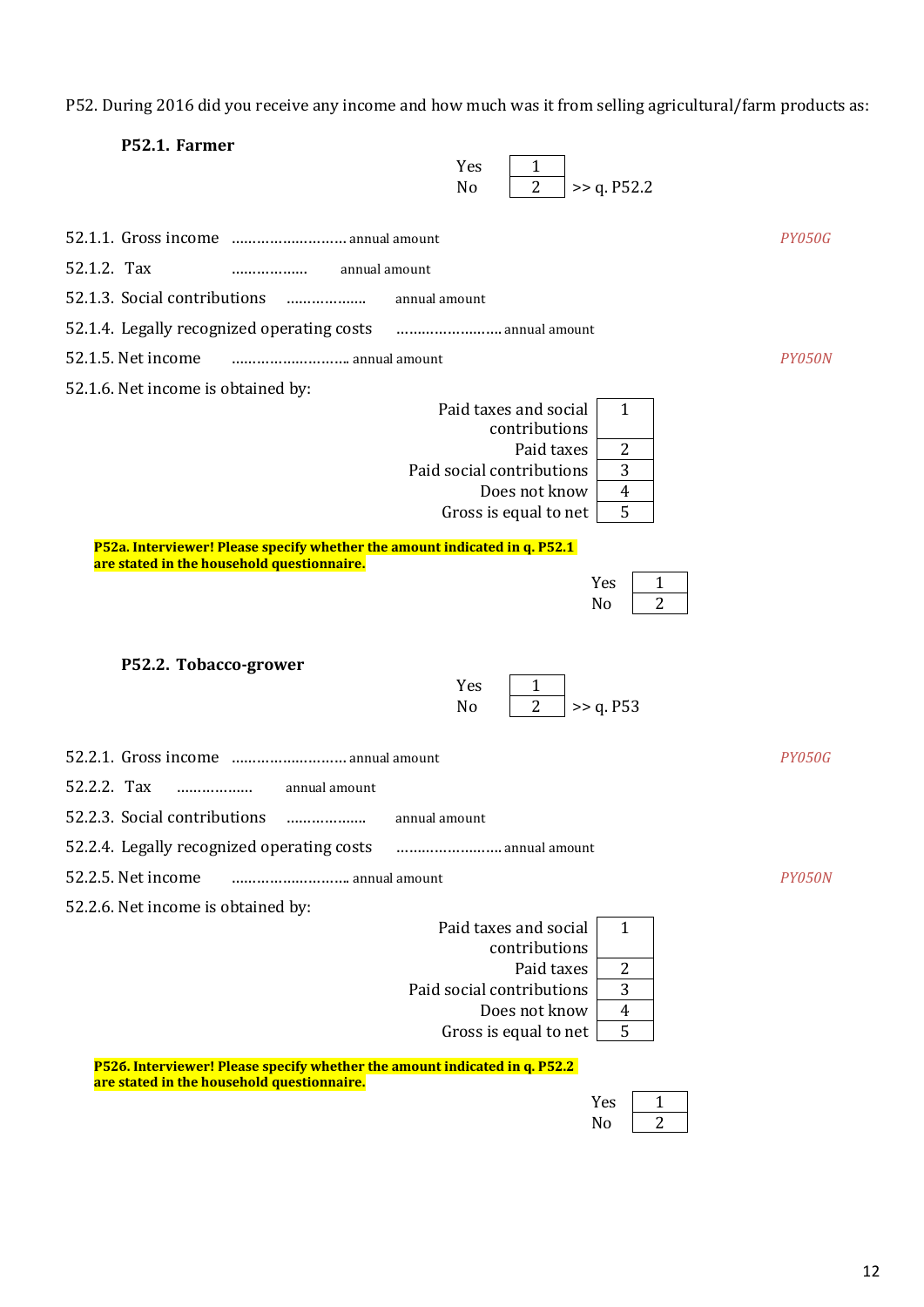# **Р53. In 2016 which of the listed below PENSIONS and PENSION SUPPLEMENT did you receive, what was their amount and for how many months were you receiving them?**

| <b>Pensions:</b>                                               | Yes          | N <sub>o</sub> | Average<br>monthly<br>amount (BGN) | Number<br>of<br>months |              |
|----------------------------------------------------------------|--------------|----------------|------------------------------------|------------------------|--------------|
| P53.1. Old-age pension                                         |              |                |                                    |                        |              |
| - social old-age pension;                                      | 1            | 2              |                                    |                        | <b>PY102</b> |
| P53.2. Disability pension                                      |              | 2              |                                    |                        |              |
| - social disability pension;                                   | 1            |                |                                    |                        | <b>PY132</b> |
| P53.3. Survivors' pension                                      | 1            | 2              |                                    |                        | <b>PY112</b> |
| P53.4. Pension from individual private plans                   |              | 2              |                                    |                        | <b>PY080</b> |
| P53.5. Pension from abroad                                     | ◀            | 2              |                                    |                        | <b>PY102</b> |
| P53.6. Other pension                                           |              | 2              |                                    |                        | <b>PY103</b> |
| <b>Pension supplements:</b>                                    |              |                |                                    |                        |              |
| P53.7. Care allowances for assistance of dependant             | 1            | 2              |                                    |                        |              |
| P53.8. Supplement to the pension in case of deceased           | 1            | 2              |                                    |                        |              |
| spouse                                                         |              |                |                                    |                        |              |
| P53.9. Other allowances                                        |              | 2              |                                    |                        |              |
| P53.10. Are these supplements included in the main<br>pension? | $\mathbf{1}$ | 2              |                                    |                        |              |

### **P54. In 2016 which of the listed below BENEFITS and ALLOWANCES did you receive, what was their amount and for how many months were you receiving them?**

| <b>Benefits/allowances:</b>                                                                        | <b>Yes</b> | N <sub>o</sub> | Average<br>monthly<br>amount (BGN) | Number<br>of<br>months |              |
|----------------------------------------------------------------------------------------------------|------------|----------------|------------------------------------|------------------------|--------------|
| P54.1. Cash benefits related to temporary incapacity to work                                       |            | 2              |                                    |                        | <b>PY122</b> |
| P54.2. Other cash allowances :                                                                     |            |                |                                    |                        |              |
| - allowance for disability when there are no reason to<br>receive old-age pension                  |            | $\overline{2}$ |                                    |                        | <b>PY122</b> |
| - lump sum benefit upon death of the insured person                                                |            | 2              |                                    | X                      | <b>PY122</b> |
| P54.3. Unemployment benefits                                                                       | 1          | 2              |                                    |                        | <i>PY092</i> |
| P54.4. Allowance for dismissal/retirement                                                          |            | 2              |                                    |                        | <i>PY092</i> |
| P54.5. Cash benefits for pregnancy and childbirth                                                  | 1          | 2              |                                    |                        | <b>HY052</b> |
| P54.6. Benefits for bringing up a child younger than 2                                             |            | 2              | 170/340                            |                        | <b>HY052</b> |
| P54.7. Scholarship/European scholarship                                                            | 1          | 2              |                                    |                        | <b>PY143</b> |
| P54.8. Other educational allowances                                                                | 1          | 2              |                                    |                        | <i>PY143</i> |
| In the answers of questions P54.5 and P54.6 the benefits for children received by,<br>Interviewer! |            |                |                                    |                        |              |
| insured mothers are filled in.                                                                     |            |                |                                    |                        |              |

# **P55. Did you receive MONTHLY SOCIAL INTEGRATION ALLOWANCES during 2016, what was their amount and for which period did you receive them??**

| Interviewer! Monthly social integration allowance includes:<br>1. Allowance for transport<br>2. Telephone                                        |     | Monthly<br>amount (BGN) | Number<br>of |       |
|--------------------------------------------------------------------------------------------------------------------------------------------------|-----|-------------------------|--------------|-------|
| 3. Balneotherapy and rehabilitation                                                                                                              |     |                         | months       |       |
| 4. Allowance for dietary nutrition and medical products<br>5. Sticker (vignette) from 1 <sup>st</sup> of January to 31 <sup>st</sup> of December | Yes |                         |              | PY134 |
| <b>6. Education and training</b>                                                                                                                 |     |                         |              |       |
| 7. Paying rent for municipal dwelling<br>8. Allowance for use of information services                                                            | No. |                         |              |       |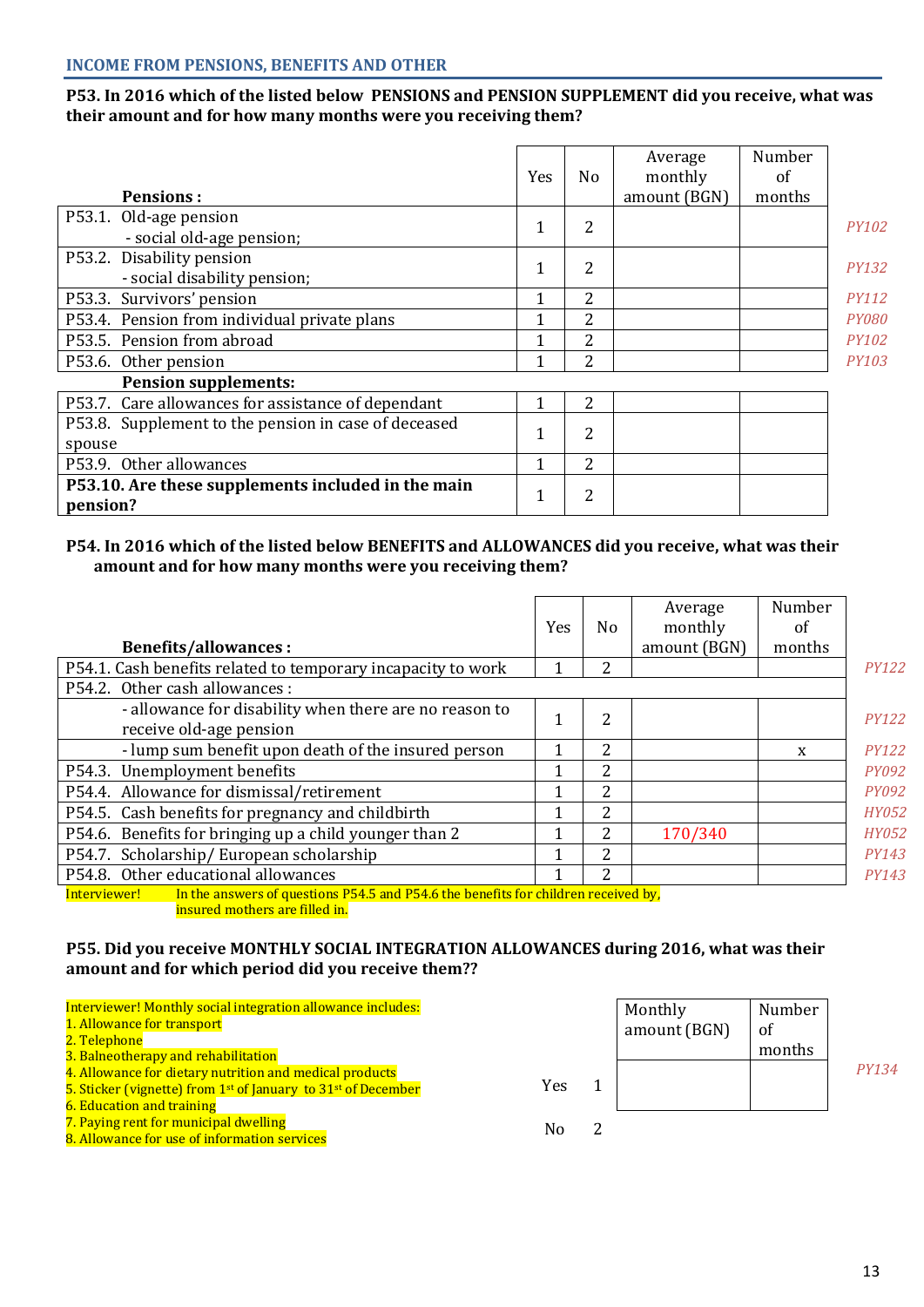| INCOME FROM PROPERTY, BUSINESS INVESTMENTS, SHARES, INTEREST AND OTHER |  |  |  |
|------------------------------------------------------------------------|--|--|--|
|------------------------------------------------------------------------|--|--|--|

| P56. Did you receive any income from renting estate or other property<br>(incl. non-agricultural land) in 2016?                                            |                                                              | <b>HY040</b> |
|------------------------------------------------------------------------------------------------------------------------------------------------------------|--------------------------------------------------------------|--------------|
|                                                                                                                                                            | Yes<br>1                                                     |              |
|                                                                                                                                                            | $\overline{2}$<br>>> q. P58<br>N <sub>o</sub>                |              |
| P57. What is the annual amount of the income that you received from renting estate or other property<br>in 2016?                                           |                                                              |              |
| P57.1. Annual amount of income<br>P57.2. That income is:                                                                                                   |                                                              | <b>HY040</b> |
|                                                                                                                                                            | Gross income<br>$\mathbf{1}$<br>$\overline{2}$<br>Net income |              |
|                                                                                                                                                            | Does not know 1                                              | <b>HY140</b> |
| P58. Did you receive income from selling real estate or other property in 2016?                                                                            |                                                              |              |
|                                                                                                                                                            | Yes<br>1<br>2<br>>> q. P60<br>N <sub>o</sub>                 |              |
| P59. What is the annual amount of income that you received from selling<br>real estate and other property in 2016?                                         |                                                              |              |
| P59.1. Annual amount of income<br><br>P59.2. That income is:                                                                                               | <b>BGN</b>                                                   | <b>HY090</b> |
|                                                                                                                                                            | Gross income<br>$\mathbf{1}$                                 |              |
|                                                                                                                                                            | $\overline{2}$<br>Net income                                 |              |
|                                                                                                                                                            | Does not know 1                                              | <b>HY140</b> |
| P60. Did you receive any income from interest, shares, stocks, business investments, etc. in 2016?                                                         |                                                              |              |
|                                                                                                                                                            | Yes<br>1<br>$\overline{2}$<br>No<br>>> q. P62                |              |
| P61. What is the annual amount of income that you received from, interest, shares,<br>stocks, business investments, etc. in 2016?                          |                                                              |              |
| P61.1. Annual amount of income<br>P61.2. That income is:                                                                                                   | BGN                                                          | <b>HY090</b> |
|                                                                                                                                                            | Gross income<br>1                                            |              |
|                                                                                                                                                            | $\overline{2}$<br>Net income                                 |              |
|                                                                                                                                                            | Does not know 1                                              | <b>HY140</b> |
| P62. Did you pay social insurance contributions to private pension plans during 2016?                                                                      |                                                              |              |
|                                                                                                                                                            | Yes<br>1                                                     |              |
| P63. What is the total amount of the social pension insurance contributions<br>you paid for 2016?<br>BGN                                                   | $\overline{2}$<br>N <sub>o</sub><br>>> q. P64                | <b>PY035</b> |
|                                                                                                                                                            |                                                              |              |
| P64. Have you made donations in favour of other persons, hospitals, funds,<br>cultural institutes, municipalities, etc. for which you received tax relief? |                                                              |              |
|                                                                                                                                                            | Yes<br>1                                                     |              |
|                                                                                                                                                            | $\overline{2}$<br>>> q. P66<br>No                            |              |
|                                                                                                                                                            |                                                              |              |

**P65. What is the total amount you gave for donations?** …………………….. BGN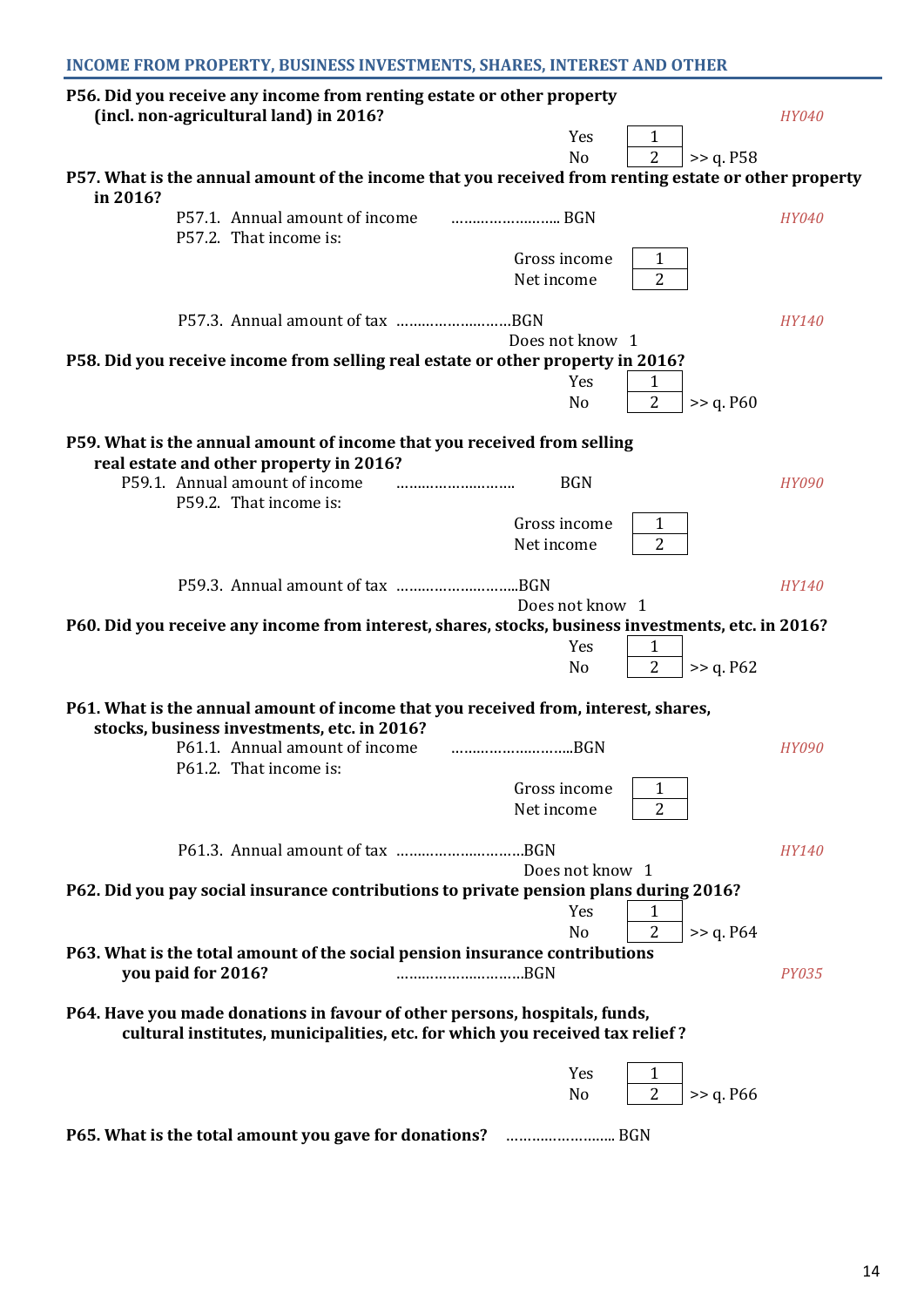# **HEALTH STATUS**

| vely good                                                                                                                                      | T              |           |              |
|------------------------------------------------------------------------------------------------------------------------------------------------|----------------|-----------|--------------|
| Good                                                                                                                                           | $\overline{2}$ |           |              |
| Fair                                                                                                                                           | 3              |           |              |
| <b>Bad</b>                                                                                                                                     | $\overline{4}$ |           |              |
| Very bad                                                                                                                                       | 5              |           |              |
| P67. Do you have any chronic illness or health problem which is expected to last<br>for 6 months or more?                                      |                |           | <b>PH020</b> |
| Yes                                                                                                                                            | 1              |           |              |
| No                                                                                                                                             | $\overline{2}$ |           |              |
| P68. Where you limited in daily activities people usually do, because of a health problem<br>for at least the last 6 months?<br>Would you say: |                |           | <b>PH030</b> |
| Yes, severely limited                                                                                                                          | $\mathbf{1}$   |           |              |
| Yes, limited                                                                                                                                   | $\overline{2}$ |           |              |
| No                                                                                                                                             | 3              |           |              |
| P69. Do you have group of disability, assigned by a medical commission?                                                                        |                |           |              |
| Yes                                                                                                                                            | 1              |           |              |
| N <sub>o</sub>                                                                                                                                 | $\overline{2}$ | >> q. P71 |              |
| P70. What is the % of the assigned disability?                                                                                                 |                |           |              |
| Up to 50%                                                                                                                                      | 1              |           |              |
| $50 - 70%$                                                                                                                                     | $\overline{2}$ |           |              |
| 71 - 90%                                                                                                                                       | 3              |           |              |
| Over 90% without                                                                                                                               | $\overline{4}$ |           |              |
| companion                                                                                                                                      |                |           |              |
| Over 90% with companion                                                                                                                        | 5              |           |              |
|                                                                                                                                                |                |           |              |

# **P71. Was there any time during the past 12 months when you really needed medical examination or treatment (excl. dental) for yourself?** *PH040*

| $\Rightarrow$ q. P71A | Yes, I really needed at least at one occasion medical examination or |
|-----------------------|----------------------------------------------------------------------|
|                       | treatment I                                                          |
| $\ge$ 2 q. P73        | No, I did not need any medical examination or treatment              |

# **Р71А. Did you have a medical examination or treatment every time you really needed?**

| Yes. I had a medical examination or treatment each time I<br>needed                           | $>$ $\geq$ q. PH090 |
|-----------------------------------------------------------------------------------------------|---------------------|
| No, there was at least one occasion when I did not have a<br>medical examination or treatment |                     |

# **P72. What was the main reason for not having a medical examination or treatment?** *PH050*

| Could not afford to/too expensive/not covered by health insurance    |                |
|----------------------------------------------------------------------|----------------|
| Waiting list/do not have the referral letter                         | $\overline{2}$ |
| Could not take time because of work, care for children or for others | 3              |
| Too far to travel/no means of transportation                         | 4              |
| Fear of doctors/hospitals/examination/treatment                      | 5              |
| Wanted to wait and see if problem got better on its own              | 6              |
| Did not know any good specialist                                     | −              |
| Other reason                                                         |                |

| P66. How is your general health? |           |   | <b>PH010</b> |
|----------------------------------|-----------|---|--------------|
|                                  | Very good |   |              |
|                                  | Good      | ▵ |              |
|                                  | Fair      |   |              |
|                                  | Bad       | 4 |              |
|                                  | Very bad  |   |              |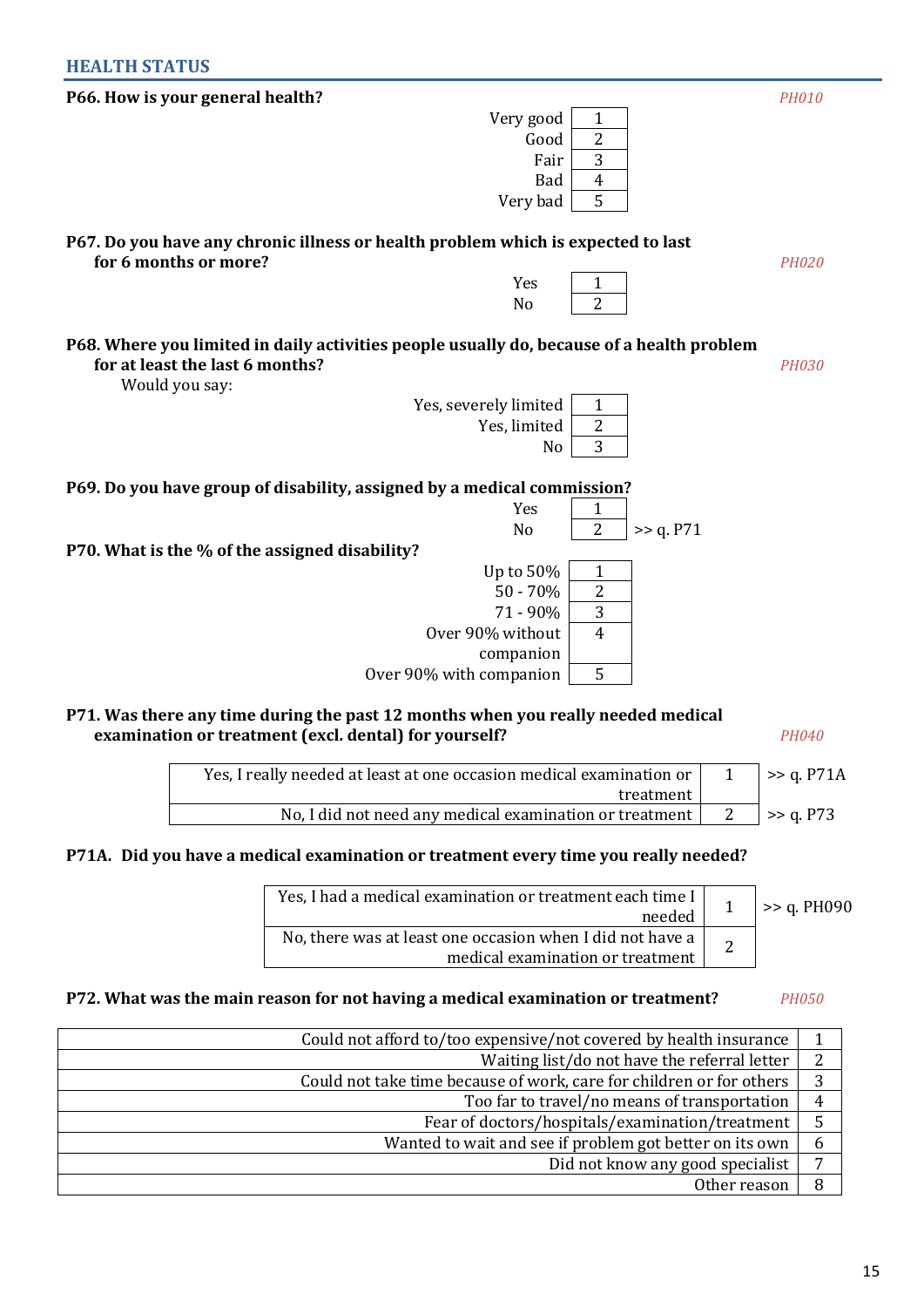#### **РН090. During the past 12 months, how many times did you consult a GP (general practitioner) or family doctor on your behalf?**  $N_{\rm M}$  at all  $\sqrt{1-4}$

| Not at all       |   |
|------------------|---|
| 1-2 times        |   |
| 3-5 times        | 2 |
| 6-9 times        |   |
| 10 times or more | 5 |
|                  |   |

Not at all  $\begin{vmatrix} 1 \end{vmatrix}$ 1-2 times  $\vert$  $3-5$  times  $\vert$ 6-9 times  $\vert$ 

10 times or more  $\sqrt{5}$ 

**РН100. During the past 12 months, how many times did you consult a medical or surgical specialist on your behalf?**

**HS200.1. Did you have expenses related to medical examination** 

**HS200.2. To what extent were the costs of medical examinations or treatments a financial burden to your household during the past 12 months?**

**P73. Was there any time during the past 12 months when you really needed medical examination or treatment (excl. dental) for yourself?** *PH060*

| Yes, I really needed at least at one occasion medical examination or |                      |
|----------------------------------------------------------------------|----------------------|
| treatment I                                                          |                      |
| No, I did not need any medical examination or treatment              | $>$ $\ge$ q. HS220.1 |

**Р73А. Did you have a dental examination or treatment every time you really needed?**

| Yes, I had a dental examination or treatment each time I needed  | $\ge$ q. PH080 |
|------------------------------------------------------------------|----------------|
| No, there was at least one occasion when I did not have a dental |                |
| examination or treatment                                         |                |

**P74. What was the main reason for not having a medical examination or treatment?** *PH070*

| Could not afford to/too expensive/not covered by health insurance    |   |
|----------------------------------------------------------------------|---|
| Waiting list/do not have the referral letter                         | ົ |
| Could not take time because of work, care for children or for others | 3 |
| Too far to travel/no means of transportation                         | 4 |
| Fear of doctors/hospitals/examination/treatment                      |   |
| Wanted to wait and see if problem got better on its own              | b |
| Did not know any good specialist                                     |   |
| Other reason                                                         | 8 |

# **РН080. During the past 12 months, how many times did you visit a dentist or orthodontist on your own behalf?**

| Not at all |   |
|------------|---|
| 1-2 times  |   |
| 3-5 times  | 3 |
| 6-9 times  |   |
| es or more | ⊏ |

| or treatment? |  |
|---------------|--|
| <b>Yes</b>    |  |
|               |  |

No  $\boxed{2}$  >> a P73

| .             | $-1$                    |
|---------------|-------------------------|
|               | ns or treatments a fina |
| $\frac{1}{2}$ |                         |

| A heavy burden      |  |
|---------------------|--|
| Somewhat a burden   |  |
| Not a burden at all |  |

| heavy burden  |  |
|---------------|--|
| vhat a burden |  |
| burden at all |  |

| Not at all       |   |
|------------------|---|
| 1-2 times        |   |
| 3-5 times        | 3 |
| 6-9 times        |   |
| 10 times or more |   |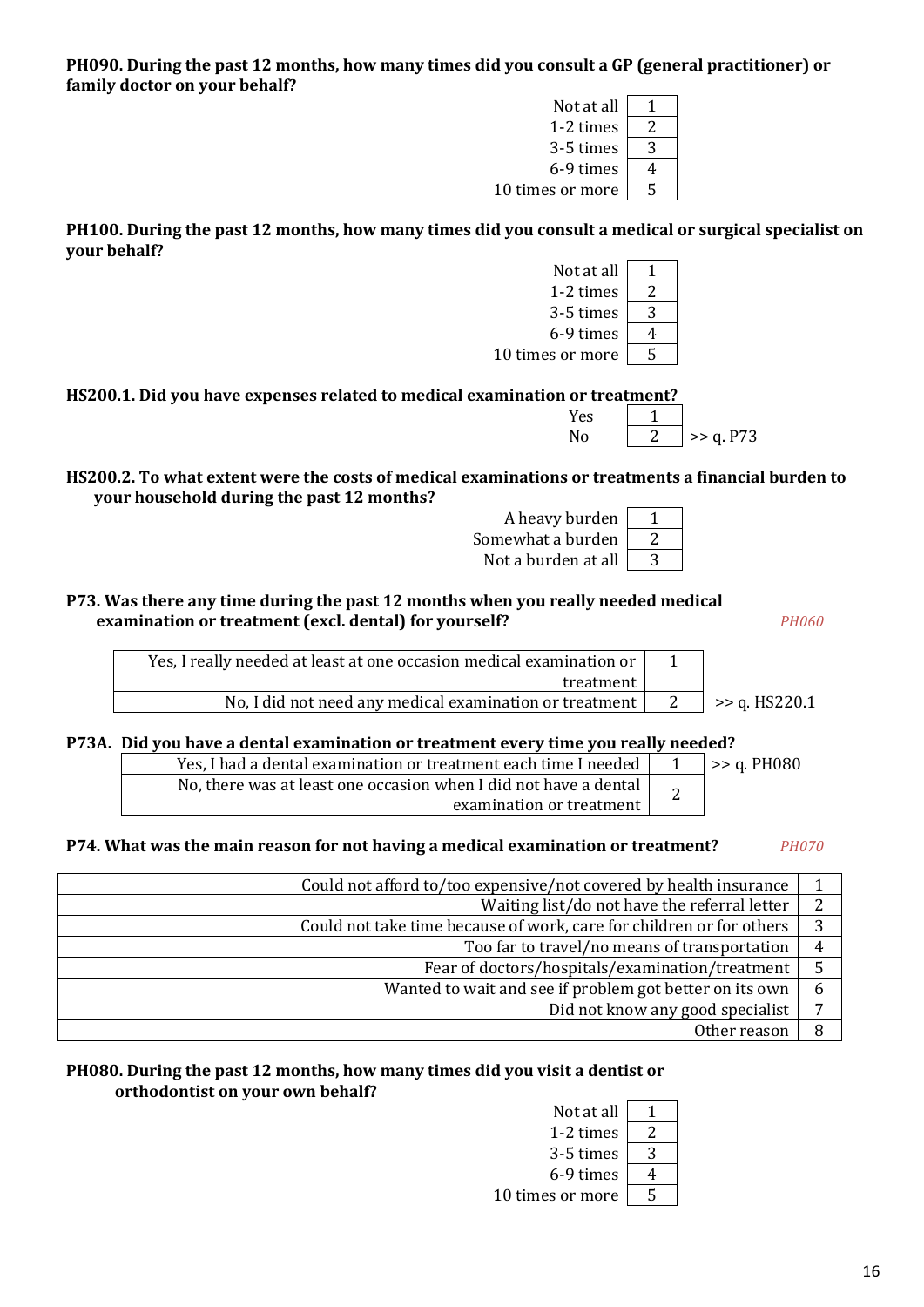**HS210.1. Did you have expenses related to dental examination or treatment?**

 $Yes$  1 No  $\vert$  2  $\vert$  >> q. HS220.1

No  $|2| > a$ . PH120

**HS210.2. To what extent were the costs of medical examinations or treatments a financial burden to your household during the past 12 months?**

> A heavy burden 1 Somewhat a burden  $\sqrt{2}$ Not a burden at all  $\vert$  3

> > $Yes$  1

**HS220.1. Did you have any expenses related to purchase of medicines?**

**HS220.2. To what extent were the costs of medicines (prescribed and non-prescribed) a financial burden to your household during the past 12 months??**



**PH120. When you are working, which of the following best describes what you do?** 

Would you say:

| Mostly sitting                                      |   |
|-----------------------------------------------------|---|
| Mostly standing                                     | ∠ |
| Mostly walking or tasks of moderate physical effort |   |
| Mostly heavy labour or physically demanding work    | 4 |

**PH130. How much time in total do you spend per week engaged in physical activities when you are not working?**

(sport, fitness, yoga, etc.)

………………………… hours

………………………… minutes

**PH140. How often do you eat fruit, excluding juice made from concentrate?** 

| Twice or more a day         |   |
|-----------------------------|---|
| Once a day                  |   |
| 4 to 6 times a week         | 2 |
| 1 to 3 times a week $\vert$ |   |
| Less than once a week       | ς |

#### **PH150. How often do you eat vegetables or salad, excluding potatoes and juice made from concentrate?** (excluding potatoes and juices from concentrate)

Twice or more a day  $\vert$  1 Once a day  $\boxed{2}$ 4 to 6 times a week  $\sqrt{3}$ 1 to 3 times a week  $\vert 4 \vert$ Less than once a week  $\sqrt{5}$ 

# **PH100T1. Do you have difficulty seeing even when wearing your glasses or contact lenses?**

Would you say:

| No difficulty                   |   |
|---------------------------------|---|
| Some difficulty                 |   |
| A lot of difficulty             | 3 |
| Cannot do at all / Unable to do |   |
|                                 |   |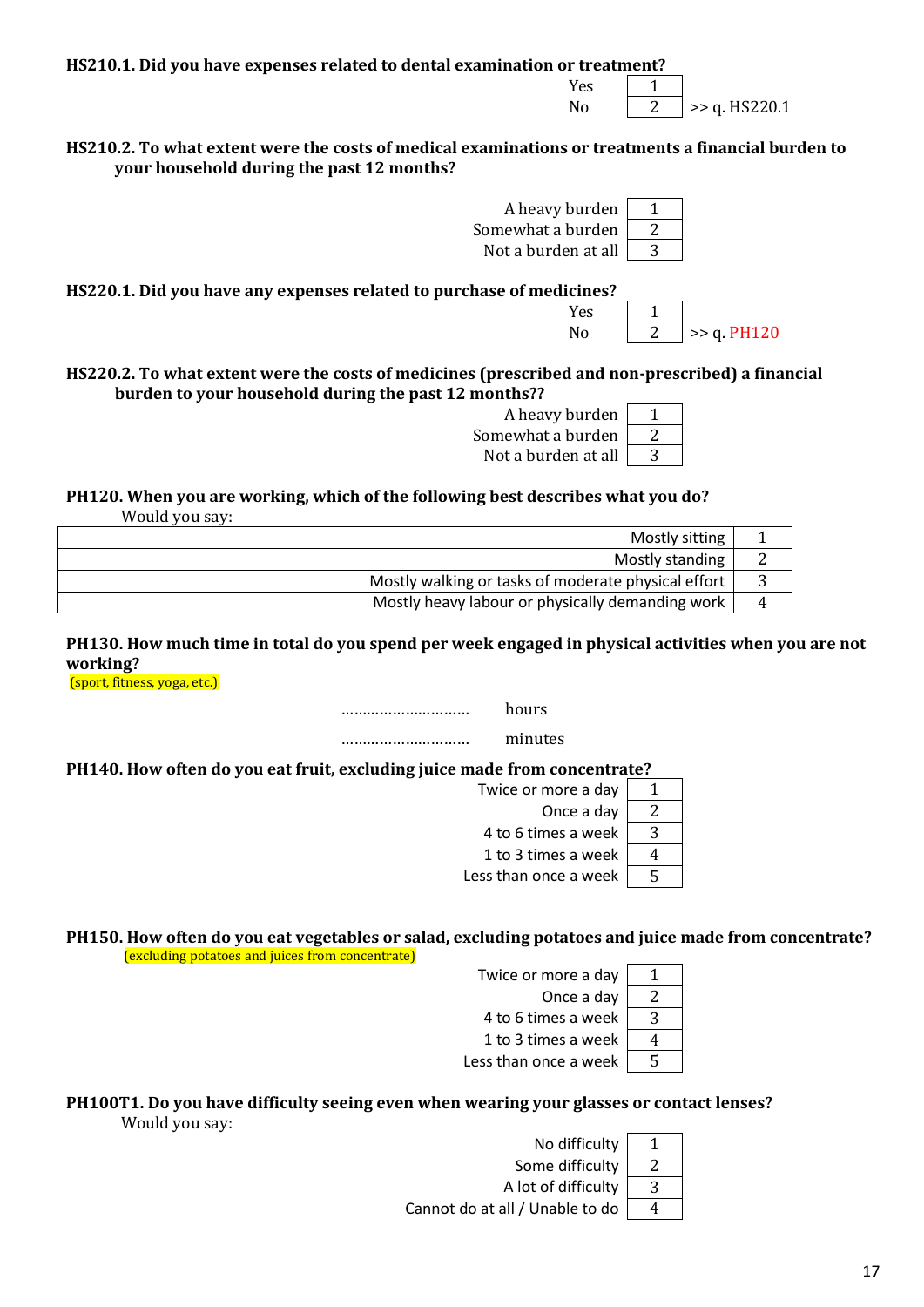|  |  |  | PH110T1. Do you have difficulty hearing even when using your hearing aid? |
|--|--|--|---------------------------------------------------------------------------|
|  |  |  |                                                                           |

Would you say:

|               | 2<br>Some difficulty                                                                                                            |
|---------------|---------------------------------------------------------------------------------------------------------------------------------|
|               | 3<br>A lot of difficulty                                                                                                        |
|               | $\overline{4}$<br>Cannot do at all / Unable to do                                                                               |
|               | PH120T1. Do you have difficulty walking or climbing steps?<br>Would you say:                                                    |
|               | No difficulty<br>$\mathbf{1}$                                                                                                   |
|               | Some difficulty<br>$\overline{c}$                                                                                               |
|               | 3<br>A lot of difficulty                                                                                                        |
|               | Cannot do at all / Unable to do<br>$\overline{4}$                                                                               |
|               | PH130T1. Do you have difficulty remembering or concentrating?<br>Would you say:                                                 |
|               | No difficulty<br>1                                                                                                              |
|               | $\mathbf{2}$<br>Some difficulty                                                                                                 |
|               | A lot of difficulty<br>3                                                                                                        |
|               | Cannot do at all / Unable to do<br>$\overline{4}$                                                                               |
|               | PH140T1. In the past 12 months, have you been in hospital as an in-patient that is overnight or longer?                         |
|               | >> q. PH140T3<br>Yes<br>1                                                                                                       |
|               | $\overline{2}$<br>I am currently in hospital                                                                                    |
|               | 3<br>>> q. PH150T1<br>No                                                                                                        |
|               | PH140T2. Is this treatment the only one for the past 12 months?                                                                 |
|               | >> q. PH150T1<br>Yes<br>1                                                                                                       |
|               | $\overline{2}$<br>N <sub>0</sub>                                                                                                |
|               | PH140T3. How many nights in total did you spend in hospital??<br>(Persons who are currently in hospital, please turn off nights |
| of this stay) | Number of nights                                                                                                                |
|               | PH150T1. Have you used or received any home care services during the past 12 months?                                            |
|               | >> q. PH160T1<br>Yes<br>$\mathbf{1}$<br>$\overline{c}$<br>No                                                                    |
|               | PH150T2. What was the main reason for not using or receiving home care services?                                                |
|               | Such services were not needed<br>$\mathbf{1}$                                                                                   |
|               | Care provided by family or friend<br>2                                                                                          |
|               | 3<br>Could not afford them (too expensive)                                                                                      |

| No suitable home care services available |  |
|------------------------------------------|--|
| Please specify                           |  |
|                                          |  |
|                                          |  |

**PH160T1. During the past two weeks, have you used any medicines that were prescribed, or you by a doctor?**

(excl. without contraceptives and hormones)

**PH110. How much do you weigh without clothes and shoes? ………………** kg

**PH110. How tall are you without shoes? ………………** cm

 $Yes \t 1$  $\sqrt{2}$ 

No difficulty  $\boxed{1}$ 

 $\overline{\phantom{a}}$